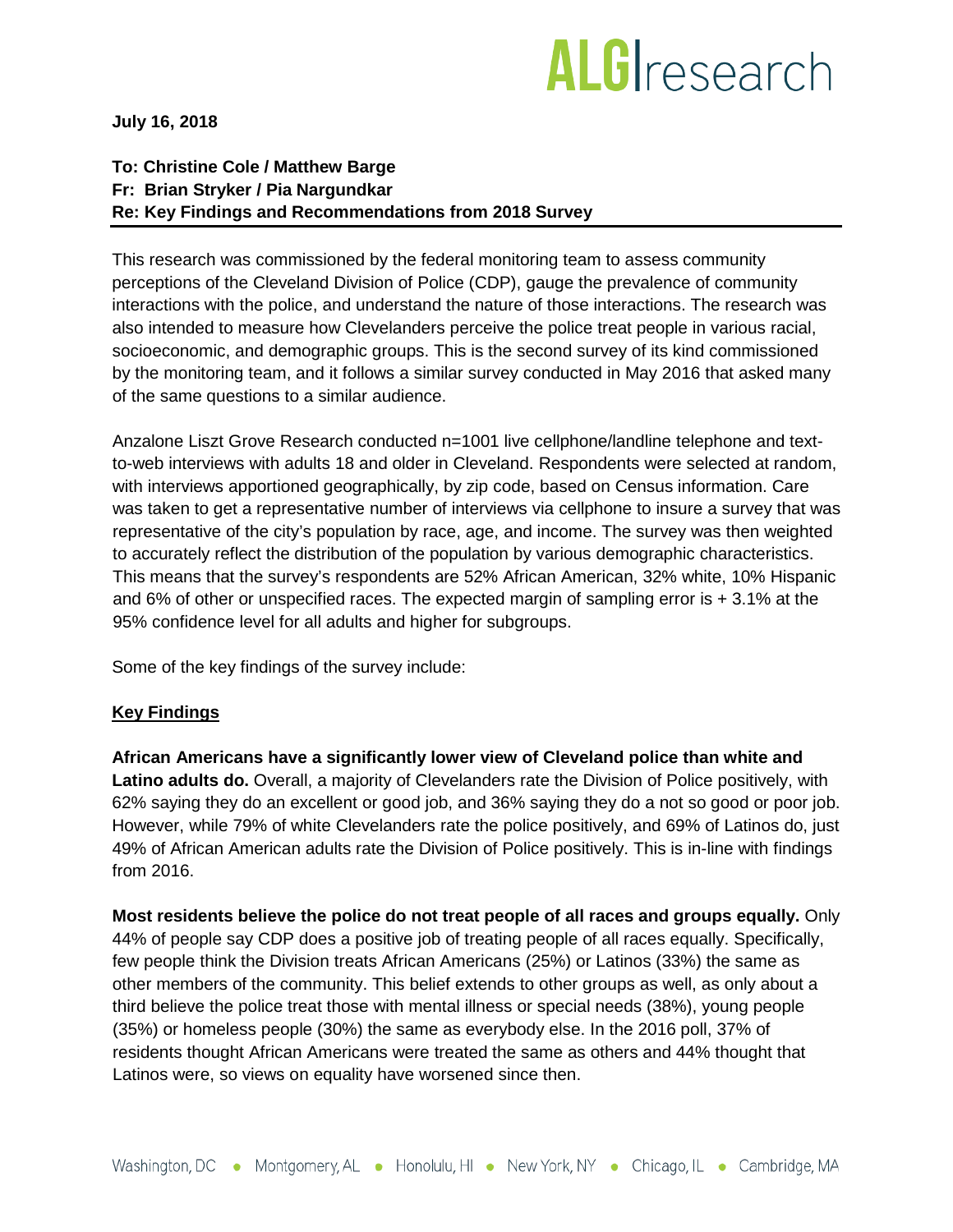**Forty-five percent (45%) of Clevelanders give CDP a negative rating in using the appropriate level of force when stopping, questioning or arresting someone.** Additionally, 26% of the respondents say they either were the victims of CDP excessive force in the last year or know someone who was. Among African Americans, 48% give the Division of Police a negative rating, and 32% know someone or were themselves the victims of excessive force.

**African-Americans' experiences back up the public's perception that CDP treats them worse than others.** African Americans, or their family or friends, are more likely to report being stopped by the Cleveland Police in a car (46%), or being arrested (32%), than white (31% car / 16% arrested) or Latino adults (36% car / 22% arrested). Similarly, African Americans who have been stopped are less likely than other races to say they were treated with respect or not detained longer than necessary. They are also more likely to report being the victims of excessive force (32%) and being treated differently because of their race (51%).

**Social media and word of mouth help spread negative perceptions of police.** After local TV news, social media and word of mouth are the top ways Clevelanders get news on the Division of Police, with social media bypassing word of mouth from 2016. The social-media number is even higher among people who have had a negative interaction with the police in the last year (48%).

## **Overall Attitudes towards Cleveland Police**

Overall, adults see the Cleveland Division of Police positively (62% positive / 36% negative). Few people (14%) think CDP is doing an "excellent" job, while 48% say they are doing a "good" job.

Demographic factors include:

• **Race.** Race is the biggest factor that separates views of the police, with 79% of white adults rating them positively, including almost a quarter (23%) who think they are doing an excellent job. Meanwhile, 69% of Latinos and less than half of African Americans (49%) think CDP is doing a positive job.

When looking at intense feelings towards the police, we also see stark gender differences that are also influenced by race. White women are more than five times as likely to rate the police as doing an excellent job (26%) than a poor one (5%). African American men on the other hand are more than three times less likely to say the police are doing an excellent job (5%) than a poor job (18%).

- *Gender.* Both men (59% positive) and women (63%) have positive impressions of the police, with impressions among women higher in particular because white women (84% positive) rate the police better than white men (73%).
- *Age*. Residents under 35 rate police the lowest of all the age groups (18-34: 53% positive, 35-49: 62% positive, 50-64 69% positive, 65+ 75% positive). This age pattern is less stark among whites, where whites 18-34 rate police similarly positive (74%) as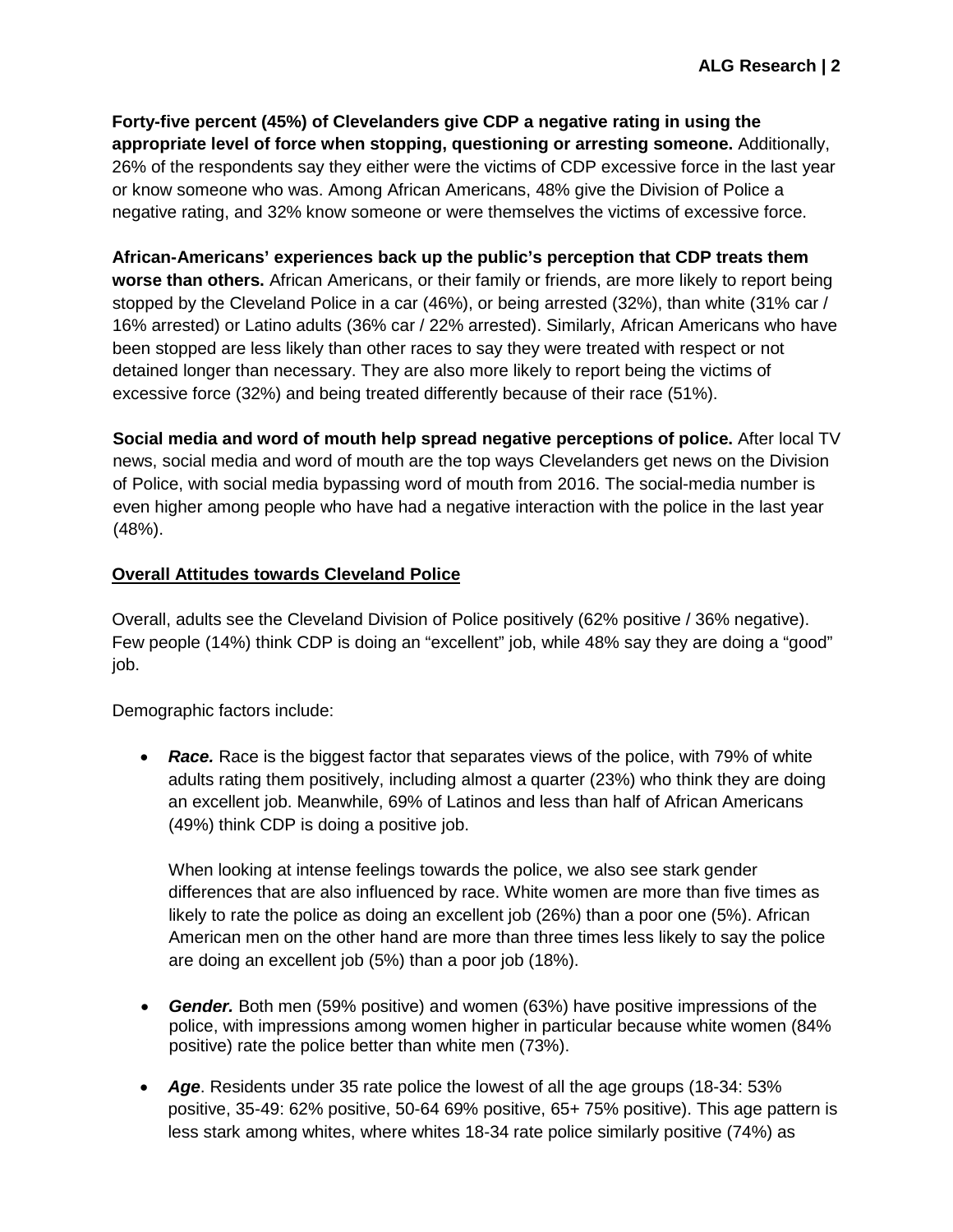whites over 35 (81%). The gap is bigger among African Americans (18-34: 37%, 35+ 57%). Those poor numbers with young black Clevelanders are worse among men (31% men 18-34) but also low among women (41% women 18-34)

• **Region.** Regionally, the CDP is rated much more positively in the western part of the city, in the zip codes that roughly correspond to Police Districts 1 (73% positive) and 2 (64%). In the zip codes that roughly constitute Police Districts 3 (59%), 4 (52%), and 5 (59%), where the population is a majority African American, views of the police are lower (52-59% positive).

While overall CDP's ratings match the Cuyahoga County Sheriff's Department, which we also tested (63% positive / 26% negative), CDP is slightly more racially polarized than the Sheriff's Department.

| %Positive job rating | <b>Cleveland Police</b> | <b>Cuyahoga Sheriff</b> |
|----------------------|-------------------------|-------------------------|
| <b>Overall</b>       | 62%                     | 63%                     |
| White                | 79%                     | 76%                     |
| <b>Black</b>         | 49%                     | 54%                     |
| Latino               | 69%                     | 73%                     |

Note, the racial differences are not seen in views of the Cleveland Division of Fire, which receives uniformly high ratings among Latinos (92% positive), whites (91% positive), and African Americans (87% positive).

## **Public Safety**

Most Clevelanders say they feel safe in their neighborhood (81%) and in Cleveland overall (75%), though fewer say they feel very safe in their neighborhood (36%) or their city (23%)

- African Americans are less likely to report being safe, with 67% saying they feel safe in the city and 75% in their neighborhood.
- Whites are the most likely to report feeling *very* safe in their own neighborhood (55% very safe) or in the city (35%) than people of color (27% very safe in neighborhood / 17% city).

A majority of adults overall (62%) and across racial lines say the police are doing a positive job at "serving people in [their] neighborhood," including 76% of whites, 71% of Latinos and 51% of African Americans.

Views on the police "controlling crime in your neighborhood" are similarly good (60% positive job), although residents across racial lines have less rosy views on the job police are doing controlling crime in Cleveland as a whole (50%). Views are especially low among African Americans, only 38% of whom say the police are doing a good job at controlling crime in Cleveland.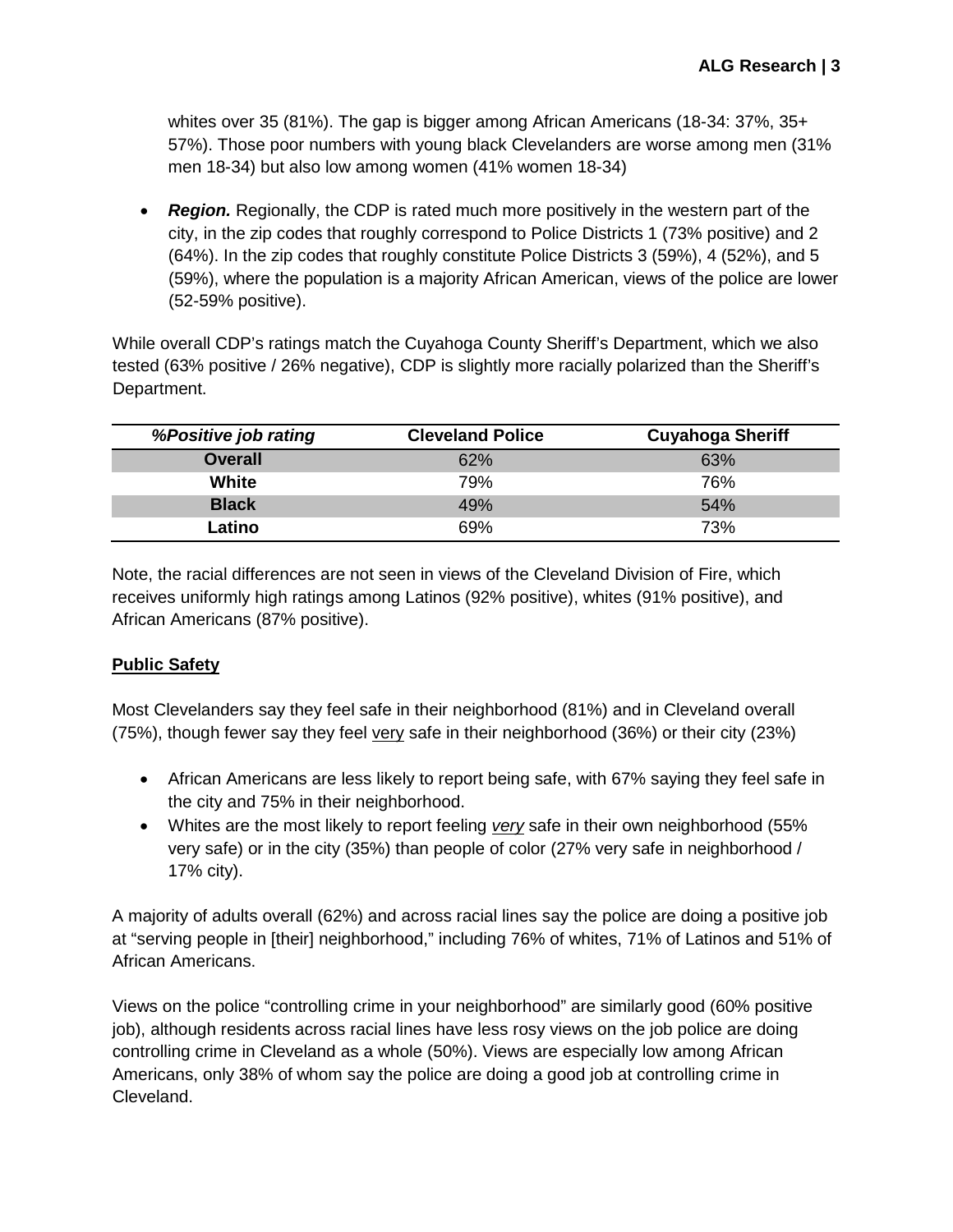| %Positive job rating | Controlling crime in your<br>neighborhood | <b>Controlling crime in</b><br><b>Cleveland</b> |
|----------------------|-------------------------------------------|-------------------------------------------------|
| <b>Overall</b>       | 60%                                       | 50%                                             |
| White                | <b>77%</b>                                | 68%                                             |
| <b>Black</b>         | 48%                                       | 38%                                             |
| Latino               | 69%                                       | 62%                                             |

If in trouble, most Clevelanders (78%) say they would be likely to ask the police for help, including 44% who say they would be very likely. A 59% majority of whites report being very likely to ask the police for help, higher than the 35% of African Americans and 31% of Latinos who say the same. African Americans report calling the police in the last year at the same rate (17%) as whites (17%) and Latinos (15%). Note, this number does not reflect what percentage of crime victims of each race are calling the police, only the rate at which the groups as a whole call. That is to say, we do not know if the rates are equal because different racial groups experience crime and report it to the police at equal rates, or because, as data outside this poll suggests, African Americans are more likely to experience crime but less likely to report it, thus evening out the percentages. The 21% of Clevelanders who say they are not likely to contact the police are much more African American (65%) than they are white (18%) or Latino (13%).

## **Discrimination Ratings**

 $\overline{a}$ 

A majority of Clevelanders (52%) give CDP a negative job rating<sup>[1](#page-3-0)</sup> on "treating all racial and ethnic groups equally," with over a fifth (22%) saying they do a "poor" job at that. This number is driven by African Americans' perceptions. Most white adults (61%) and a majority of Latino adults (56%) give the Division of Police a positive job rating of treating all racial and ethnic groups equally, while 65% of African Americans give them a negative job rating on this. In other words, white adults are twice as likely as African Americans (61% vs. 31%) to think the police do a good job at treating everyone equally.

African Americans are also more likely to have intense feelings on the issue of the police treating everyone equally, with almost a third (30%) saying they think CDP does a poor job of treating all racial and ethnic groups equally. That number jumps to 43% among African American millennials.

When whites and Latinos are focused in on specific groups, they tend to agree with African Americans that CDP does not treat people equally. A plurality of Clevelanders overall think the following groups aren't treated as well as other Clevelanders:

<span id="page-3-0"></span><sup>1</sup> For this question, respondents were given the scale of "excellent, good, not-so-good, and poor." We have combined "excellent" and "good" to equal a positive job rating, and "not-so-good" and "poor" to equal a negative job rating.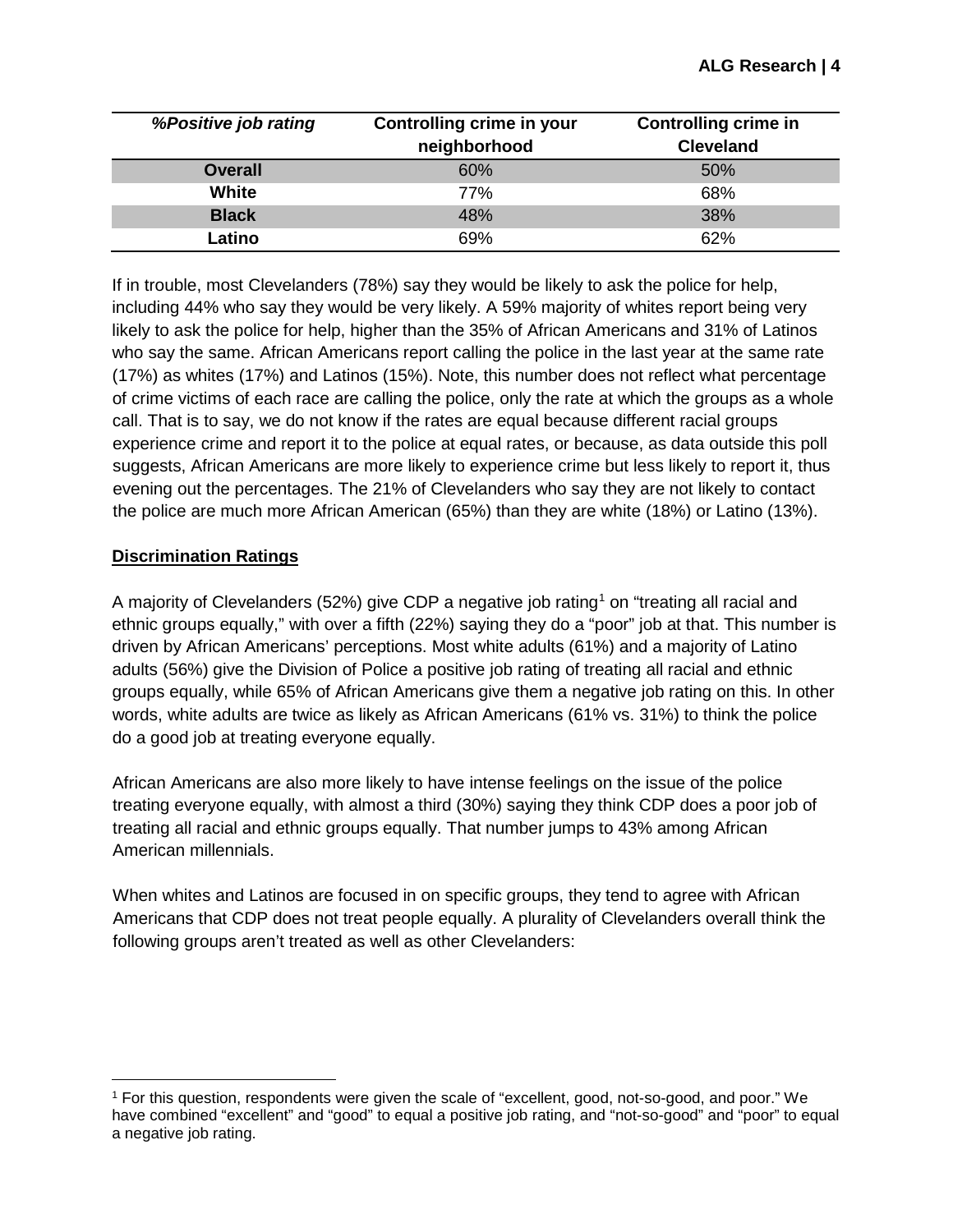| Perceptions of Treatment of Different Groups by Race of Respondent |           |         |        |                 |                 |
|--------------------------------------------------------------------|-----------|---------|--------|-----------------|-----------------|
|                                                                    |           |         |        |                 | People with     |
| % Group is not                                                     | African   | Latinos | Young  | <b>Homeless</b> | mental          |
| <b>Treated as Well</b>                                             | Americans |         | people | people          | illness/special |
|                                                                    |           |         |        |                 | needs           |
| <b>Residents Overall</b>                                           | 68%       | 55%     | 54%    | 53%             | 48%             |
| <b>White Residents</b>                                             | 56%       | 44%     | 40%    | 45%             | 41%             |
| <b>Black Residents</b>                                             | 79%       | 62%     | 66%    | 59%             | 54%             |
| <b>Latino Residents</b>                                            | 52%       | 59%     | 44%    | 54%             | 45%             |

## **Interactions with the Police**

Four in ten Clevelanders (40%) have had an interaction with the police in the last year, between being stopped in one's car, being in an accident or receiving a traffic violation, being questioned at home, being arrested, or calling 911.

Most people report having positive interactions with police—64% of Clevelanders approve of way CDP handled their most significant interaction with police in the last few years. There is a racial disparity between whites (78% approve / 20% disapprove) and African Americans (63% approve / 34% disapprove). Approval is also lower among men (61%) and people under 35 (57%), but among every group large enough to analyze in the poll, most people approve of their interactions with police.

As with other measures, race is a significant factor in the frequency of police interaction. African Americans are more likely to be stopped in their car (28%) than whites (19%) or Latinos (18%). The racial differences are also stark when it comes to the most serious interactions (being questioned at home when you did not call the police or being arrested). African Americans and their family, friends and neighbors are almost twice as likely to have interacted with police in a serious way (42%) than whites (22%) and far more than Latinos (27%). Almost half of African American men (48%) report themselves or their friends experiencing one of these two serious interactions (being questioned at home or being arrested) within the last year, compared to just 18% of white men.

African Americans and Latinos are both twice as likely as white adults to report their interaction with the Division of Police as being negative<sup>2</sup> in some manner (29% of African Americans / 29%) of Latinos / 15% of whites).

On every measure we asked about, African Americans were less likely than whites to report a positive interaction with the police. The biggest discrepancies were on agreeing that the officer

<span id="page-4-0"></span> $\overline{a}$  $2$  A negative experience is defined as respondents disagreeing with any of the following: the officer answered all of their questions, officer listened to what they had to say, officer kept them informed about what would happen next, officer was polite, officer treated them with respect, officer explained the reason for the stop, officer did not detain them longer than necessary or officer did not use more force than necessary.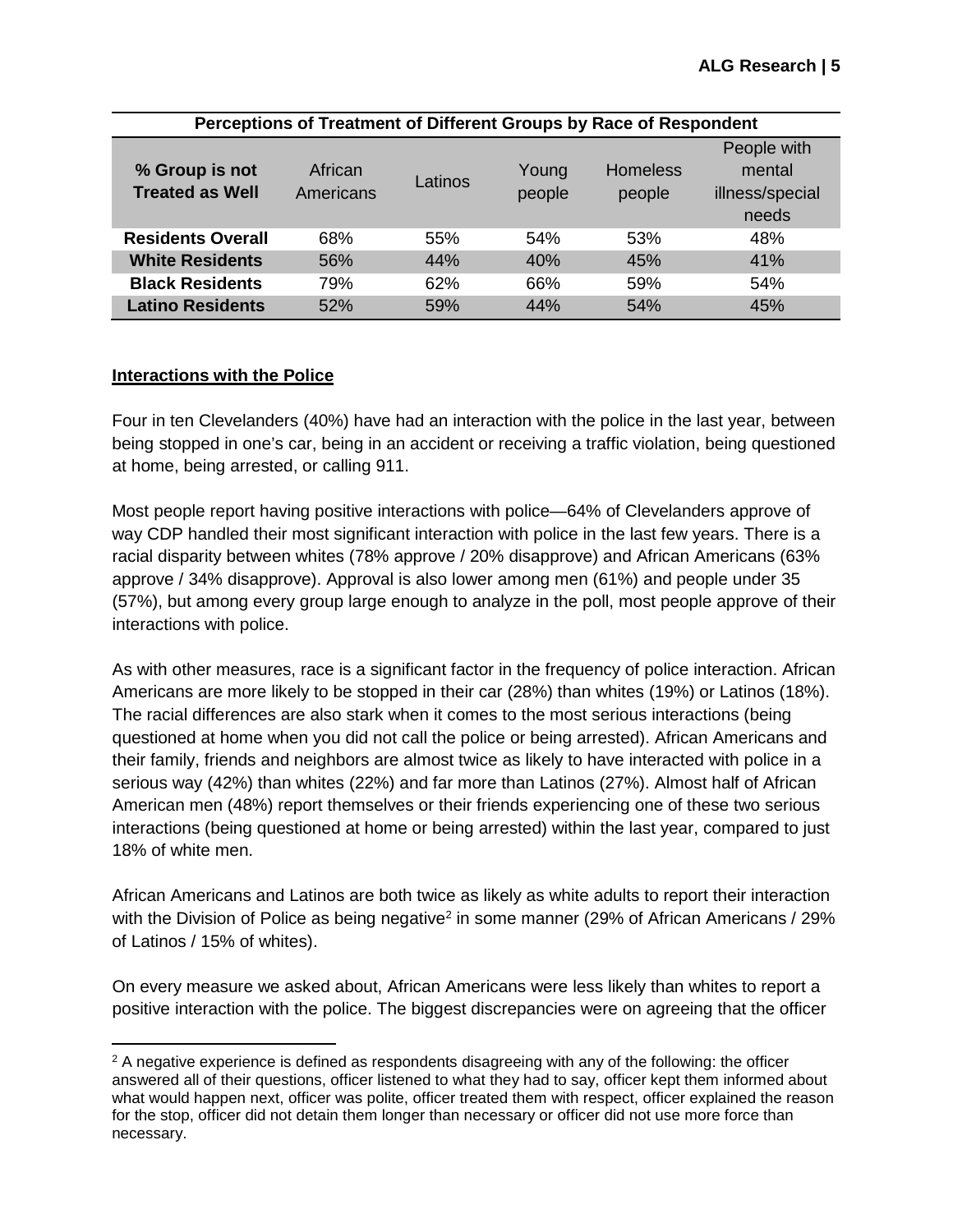answered all of their questions (71% white / 54% black), the officer listened to what they had to say (71% white / 55% black), and the officer was polite (76% white / 60% black). However, there were also wide gaps on the more serious perceptions of being detained for an appropriate amount of time (71% white / 57% black) and the officer using an appropriate level of force (67% white / 60% black).

On other issues in this survey, Latino views towards police skewed closer to the more positive views of white Clevelanders than the more negative views of African Americans. The exception appears to be on their satisfaction with their specific interaction with police in the last year. When asked if they approved or disapproved of how CDP handled their own situation, only 45% of Latinos said they approved, compared to 63% of African Americans and 78% of whites.

## **Effects of Racial Disparities in Treatment**

When people believe CDP has treated them poorly, people's friends, family, and neighbors have heard about it. A clear illustration of this: 20% of Clevelanders report being treated differently because of their race, while 35% report personally knowing someone else who was treated differently because of their race. Ten percent of residents report being victims of excessive force, while 22% of residents say they know someone who was a victim of excessive force.

|                                                                       | All<br><b>Adults</b> | African-<br><b>Americans</b> | Latinos | Whites     |
|-----------------------------------------------------------------------|----------------------|------------------------------|---------|------------|
| <b>Experienced racially different</b><br>treatment (self)             | 20%                  | 26%                          | 14%     | 10%        |
| <b>Experienced racially different</b><br>treatment (someone you know) | 35%                  | 42%                          | 22%     | <b>28%</b> |
| <b>Experienced excessive force (self)</b>                             | 10%                  | 12%                          | 10%     | 7%         |
| <b>Experienced excessive force</b><br>(someone you know)              | 22%                  | 28%                          | 16%     | 16%        |

This chart illustrates how deeply one bad incident can affect a community's opinions of police. Many more people have heard of someone they know experiencing racial discrimination or excessive force from CPD than have been personally involved. We have all seen viral videos of police interactions gone wrong, but even outside of those select instances that galvanize the nation, stories of negative interactions echo around communities via word of mouth and social media. People's negative views of police can be driven by stories they've heard just as much or more than their own interactions with police. Put another way: while 26% of African Americans report being discriminated against and 12% report being victims of excessive force, over half (51%) say they or someone they know has been a victim of police discrimination and almost a third (32%) say they or someone they know has been a victim of excessive force.

This also shows up in the way people get their information about CDP. The department gets lower overall approval ratings among people who mostly hear about it by social media (51%) or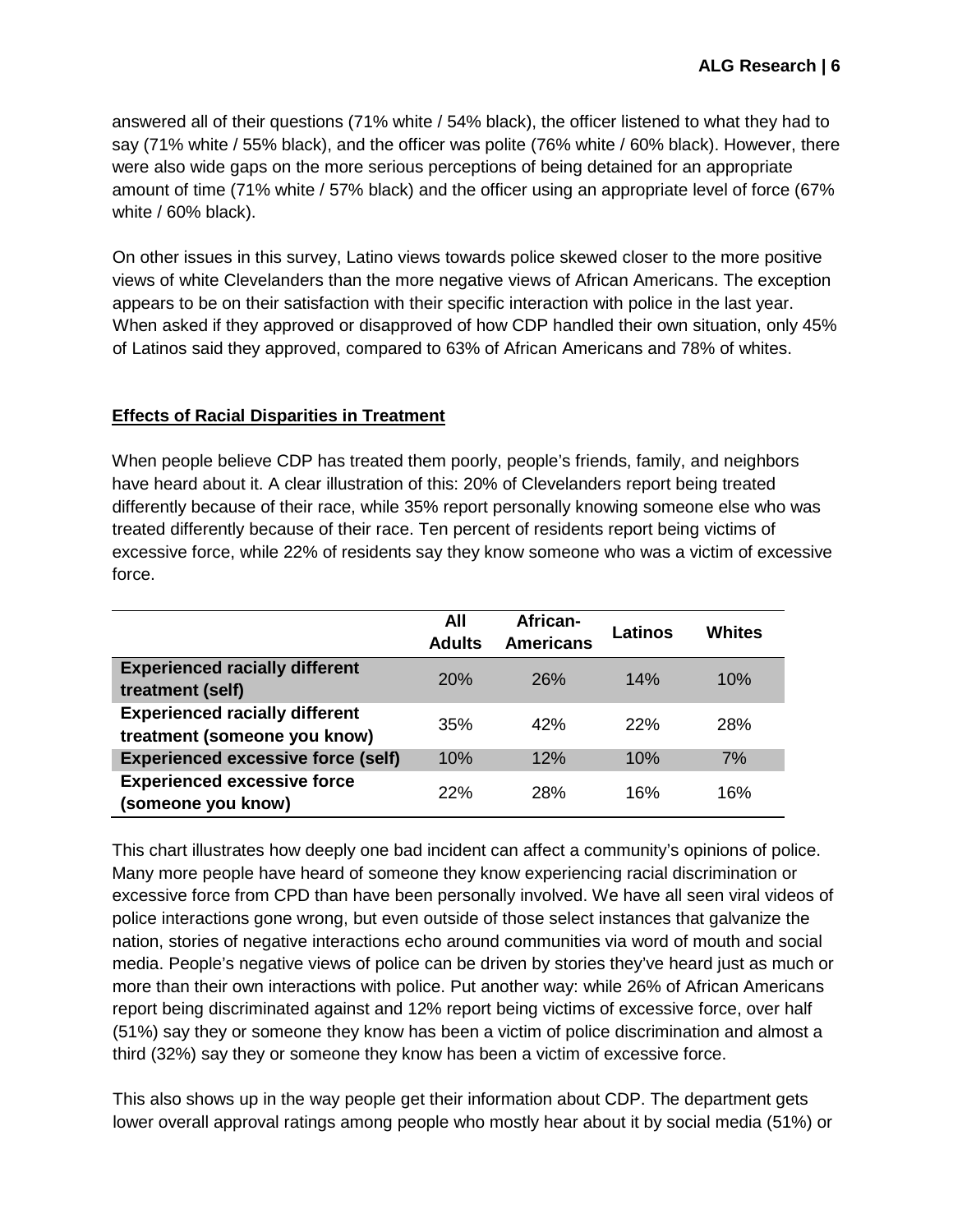word of mouth (55%) than TV (63%), radio (63%), the Plain Dealer (68%), or other newspapers (64%) online or in print.

Finally, when we asked Clevelanders how CDP handled their most significant interaction with their family, friends, and neighbor, they are more negative (56% approve / 37% disapprove) than they are their own interaction (64% approve / 32% disapprove). This disparity is entirely driven by African Americans: 78% of whites approve of their own interaction and 74% of their friend/family/neighbor's. However, among African Americans 63% approve of their own interaction while 49% approve of their family/friend/neighbors. That number indicates the positive interactions aren't being reported or shared within the community, while the negative ones are being told and retold by people who disapprove of the way the police treated them. That repetition via social media and word of mouth is taking a toll on overall perceptions of CPD and of how they treat different groups of people.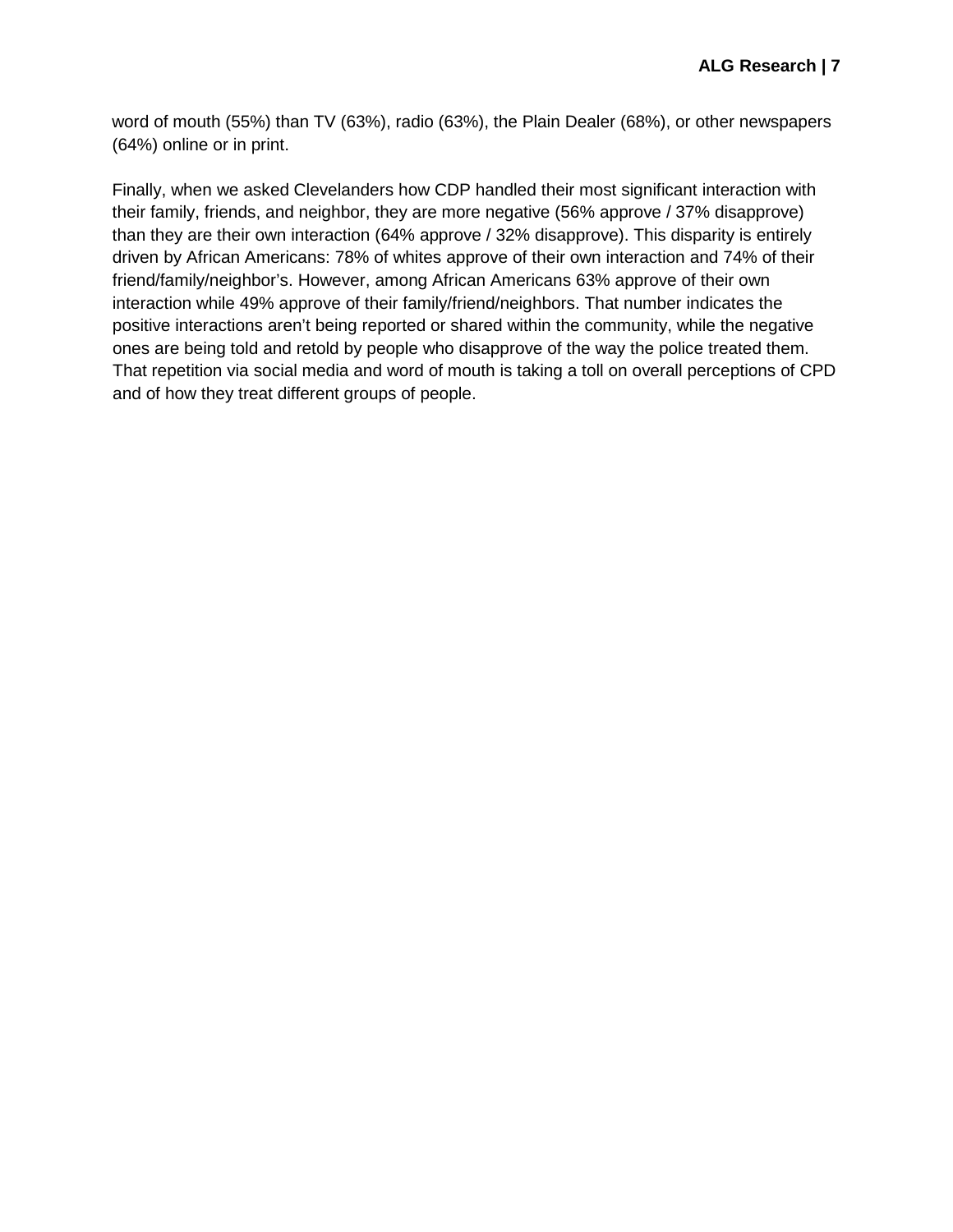## **Appendix A: Toplines**

# **CLEVELAND POLICE SURVEY – 2018**

(2018 data listed first, 2016 data, if available, listed second)

| June 1-13, 2018 | $N=1001$ adults |
|-----------------|-----------------|
|                 |                 |

Q9. Now, I'm going to ask you about a few public agencies. For each one, please tell me if you think they are doing an excellent, good, not so good, or poor job overall.

|                                                                                                                                               |                            | 2018 | 2016 |
|-----------------------------------------------------------------------------------------------------------------------------------------------|----------------------------|------|------|
| Q9A. The Cleveland Division of Police                                                                                                         | Excellent                  | 14%  | 18%  |
|                                                                                                                                               | Good                       | 48%  | 37%  |
|                                                                                                                                               | <b>Total Positive</b>      | 62%  | 55%  |
|                                                                                                                                               | Not so Good (Fair in 2016) | 24%  | 22%  |
|                                                                                                                                               | Poor                       | 12%  | 20%  |
|                                                                                                                                               | <b>Total Negative</b>      | 36%  | 42%  |
|                                                                                                                                               | [VOL] Don't Know           | 2%   | 3%   |
| Q9B. The Cleveland Division of Fire                                                                                                           | Excellent                  | 30%  | 37%  |
|                                                                                                                                               | Good                       | 59%  | 44%  |
|                                                                                                                                               | <b>Total Positive</b>      | 89%  | 81%  |
|                                                                                                                                               | Not so Good (Fair in 2016) | 4%   | 10%  |
|                                                                                                                                               | Poor                       | 2%   | 1%   |
|                                                                                                                                               | <b>Total Negative</b>      | 6%   | 11%  |
|                                                                                                                                               | [VOL] Don't Know           | 5%   | 7%   |
| Q9C. Cuyahoga County Sheriff's Department                                                                                                     | Excellent                  | 15%  |      |
|                                                                                                                                               | Good                       | 48%  |      |
|                                                                                                                                               | <b>Total Positive</b>      | 63%  |      |
|                                                                                                                                               | Not so Good                | 19%  |      |
|                                                                                                                                               | Poor                       | 7%   |      |
|                                                                                                                                               | <b>Total Negative</b>      | 26%  |      |
|                                                                                                                                               | [VOL] Don't Know           | 11%  |      |
| Q10. In general, how safe do you feel in the City of<br>Cleveland? Do you feel very safe, somewhat safe, not<br>too safe, or not safe at all? | Very safe                  | 23%  | 20%  |
|                                                                                                                                               | Somewhat safe              | 52%  | 50%  |
|                                                                                                                                               | <b>Total safe</b>          | 75%  | 70%  |
|                                                                                                                                               | Not too safe               | 16%  | 19%  |
|                                                                                                                                               | Not at all safe            | 9%   | 10%  |
|                                                                                                                                               | <b>Total not safe</b>      | 25%  | 29%  |
|                                                                                                                                               | [VOL] Don't know/refused   | 1%   | 1%   |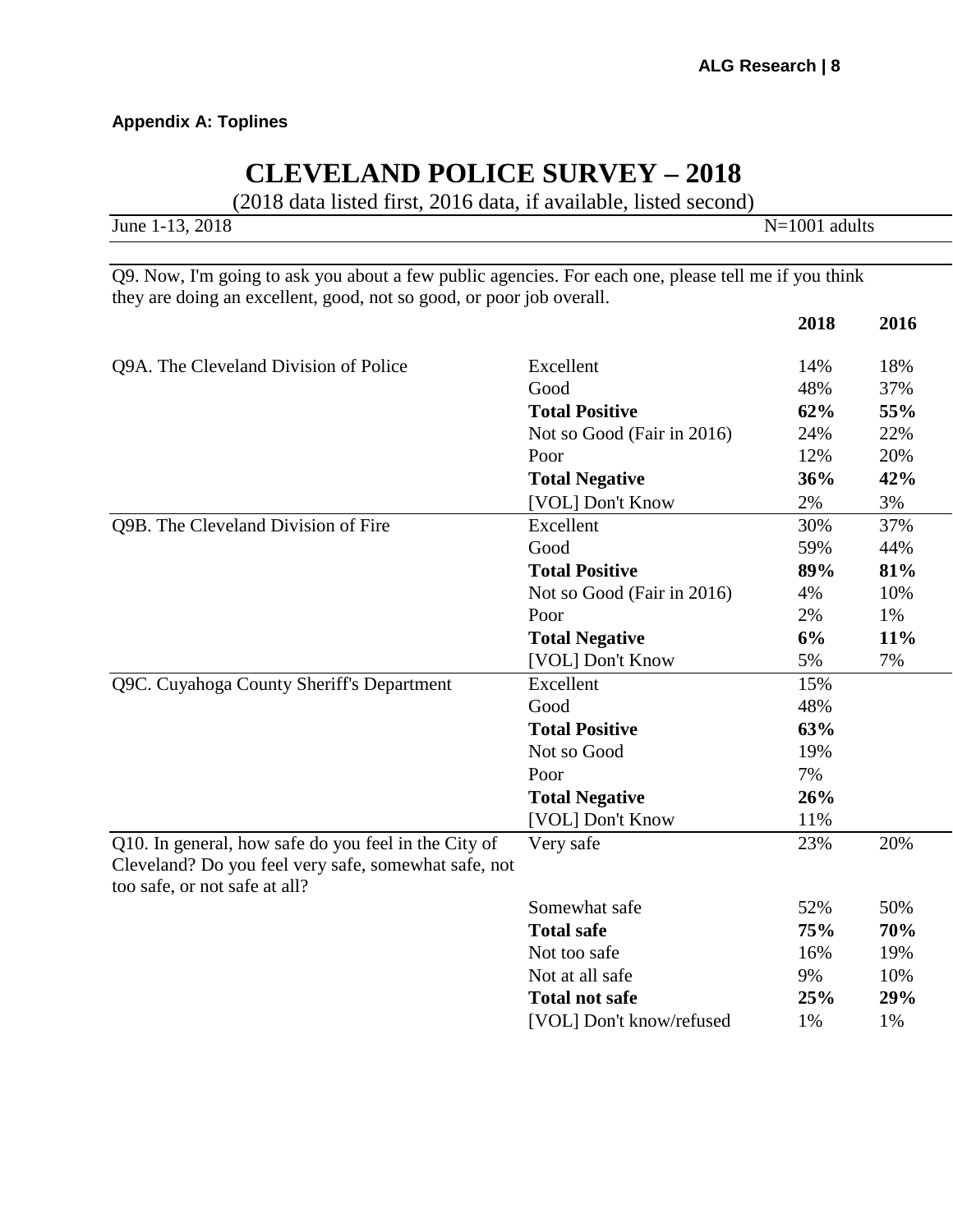|                                                                                                                                                                                                                               |                          | 2018 | 2016 |
|-------------------------------------------------------------------------------------------------------------------------------------------------------------------------------------------------------------------------------|--------------------------|------|------|
| Q11. In general, how safe do you feel in your<br>neighborhood? Do you feel very safe, somewhat safe,<br>not too safe, or not safe at all?                                                                                     | Very safe                | 36%  | 38%  |
|                                                                                                                                                                                                                               | Somewhat safe            | 45%  | 40%  |
|                                                                                                                                                                                                                               | <b>Total safe</b>        | 81%  | 78%  |
|                                                                                                                                                                                                                               | Not too safe             | 13%  | 13%  |
|                                                                                                                                                                                                                               | Not at all safe          | 6%   | 8%   |
|                                                                                                                                                                                                                               | <b>Total not safe</b>    | 19%  | 22%  |
|                                                                                                                                                                                                                               | [VOL] Don't know/refused | 0%   | 0%   |
| Q12. If you were in trouble, how likely would you be<br>to ask a Cleveland Police officer for help? Would you<br>be very likely, somewhat likely, not too likely, or not<br>likely at all?                                    | Very likely              | 44%  |      |
|                                                                                                                                                                                                                               | Somewhat likely          | 34%  |      |
|                                                                                                                                                                                                                               | <b>Total likely</b>      | 78%  |      |
|                                                                                                                                                                                                                               | Not too likely           | 13%  |      |
|                                                                                                                                                                                                                               | Not all likely           | 8%   |      |
|                                                                                                                                                                                                                               | <b>Total not likely</b>  | 21%  |      |
|                                                                                                                                                                                                                               | [VOL] Don't know/refused | 1%   |      |
| Q13. For each of the following items, please tell me how good of a job you think the Cleveland<br>Division of Police is doing at that item. Are they doing an excellent job, a good job, a not so good<br>job, or a poor job? |                          |      |      |

| Q13A. Treating all racial and ethnic groups equally <sup>3</sup> | Excellent                  | 11% | 20% |
|------------------------------------------------------------------|----------------------------|-----|-----|
|                                                                  | Good                       | 32% | 37% |
|                                                                  | <b>Total Positive</b>      | 44% | 57% |
|                                                                  | Not so Good                | 30% | 18% |
|                                                                  | Poor                       | 22% | 17% |
|                                                                  | <b>Total Negative</b>      | 52% | 34% |
|                                                                  | [VOL] Don't Know           | 5%  | 9%  |
| Q13B. Serving people in your neighborhood                        | Excellent                  | 16% | 22% |
|                                                                  | Good                       | 46% | 33% |
|                                                                  | <b>Total Positive</b>      | 62% | 55% |
|                                                                  | Not so Good (Fair in 2016) | 24% | 26% |
|                                                                  | Poor                       | 11% | 16% |
|                                                                  | <b>Total Negative</b>      | 35% | 42% |
|                                                                  | [VOL] Don't Know           | 3%  | 3%  |

<span id="page-8-0"></span> $^3$  In 2016, used "Always/sometimes/rarely/never/don't know/refused."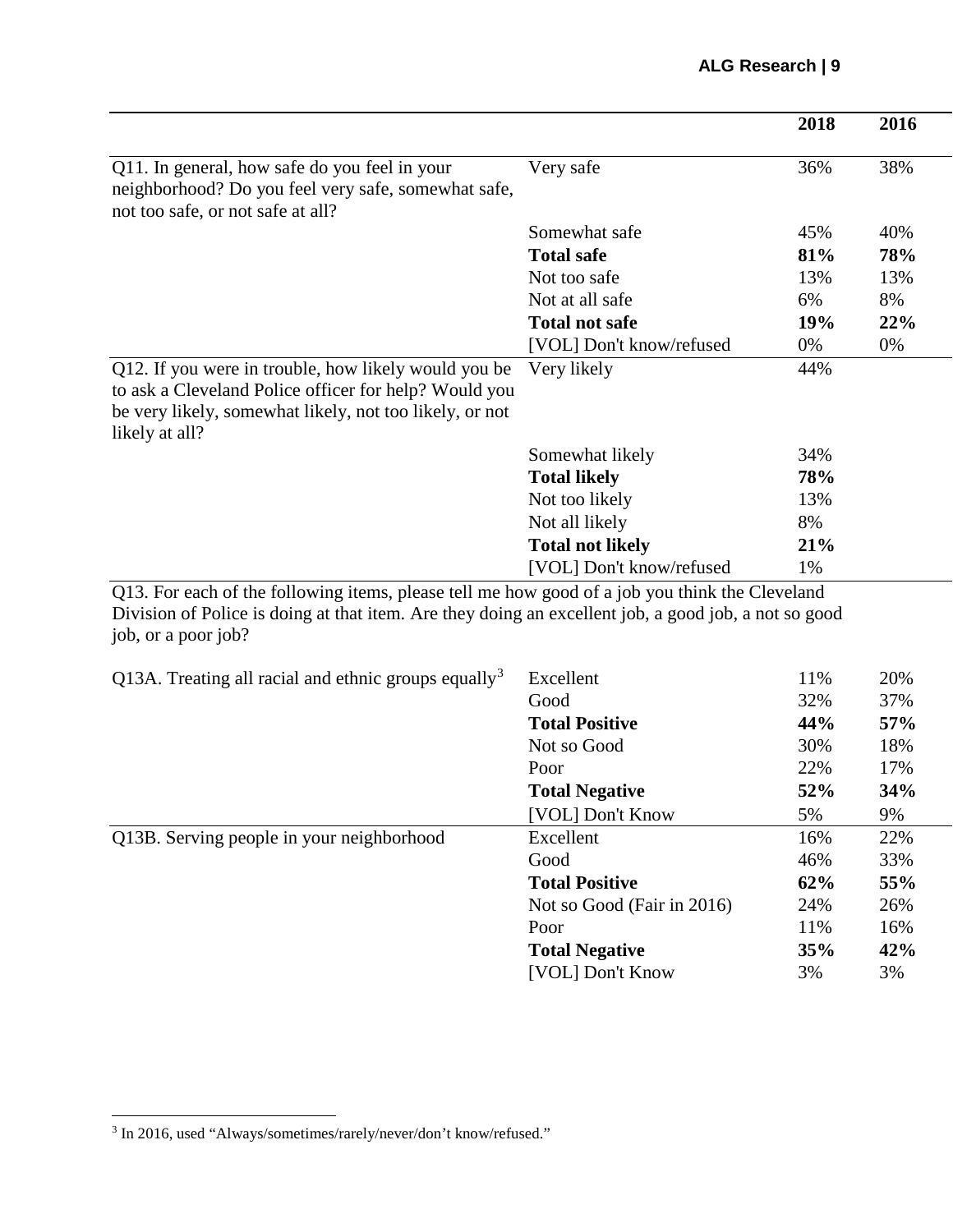|                                                                                                             |                            | 2018 | 2016 |
|-------------------------------------------------------------------------------------------------------------|----------------------------|------|------|
| Q13C. Controlling crime in your neighborhood                                                                | Excellent                  | 15%  | 18%  |
|                                                                                                             | Good                       | 45%  | 33%  |
|                                                                                                             | <b>Total Positive</b>      | 60%  | 51%  |
|                                                                                                             | Not so Good                | 26%  | 29%  |
|                                                                                                             | Poor                       | 10%  | 17%  |
|                                                                                                             | <b>Total Negative</b>      | 37%  | 46%  |
|                                                                                                             | [VOL] Don't Know           | 3%   | 3%   |
| Q13D. Controlling crime in Cleveland                                                                        | Excellent                  | 10%  |      |
|                                                                                                             | Good                       | 40%  |      |
|                                                                                                             | <b>Total Positive</b>      | 50%  |      |
|                                                                                                             | Not so Good (Fair in 2016) | 31%  |      |
|                                                                                                             | Poor                       | 15%  |      |
|                                                                                                             | <b>Total Negative</b>      | 47%  |      |
|                                                                                                             | [VOL] Don't Know           | 3%   |      |
| Q13E. Using the appropriate level of force when<br>stopping, questioning, or arresting someone <sup>4</sup> | Excellent                  | 10%  | 28%  |
|                                                                                                             | Good                       | 38%  | 41%  |
|                                                                                                             | <b>Total Positive</b>      | 48%  | 69%  |
|                                                                                                             | Not so Good                | 29%  | 13%  |
|                                                                                                             | Poor                       | 16%  | 9%   |
|                                                                                                             | <b>Total Negative</b>      | 45%  | 22%  |
|                                                                                                             | [VOL] Don't Know           | 6%   | 9%   |
| Q13F. Officer training                                                                                      | Excellent                  | 10%  |      |
|                                                                                                             | Good                       | 38%  |      |
|                                                                                                             | <b>Total Positive</b>      | 48%  |      |
|                                                                                                             | Not so Good                | 25%  |      |
|                                                                                                             | Poor                       | 13%  |      |
|                                                                                                             | <b>Total Negative</b>      | 38%  |      |
|                                                                                                             | [VOL] Don't Know           | 14%  |      |

<span id="page-9-0"></span><sup>&</sup>lt;sup>4</sup> In 2016, the question used the scale "almost all the time/most of the time/some of the time/almost never/don't know/refused."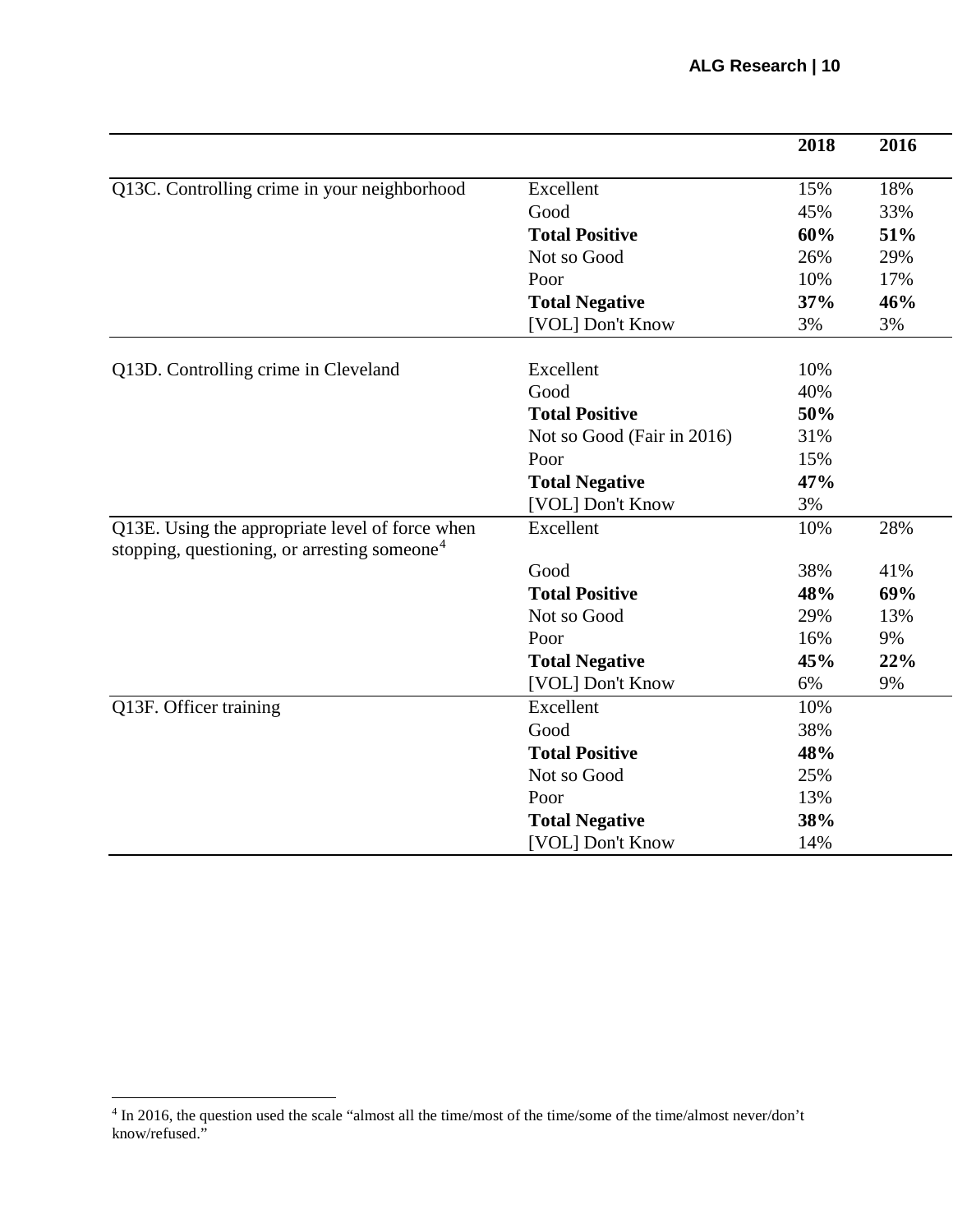|                                                                                                                                                                                                                                     |                        | 2018 | 2016 |
|-------------------------------------------------------------------------------------------------------------------------------------------------------------------------------------------------------------------------------------|------------------------|------|------|
| Q14. Next, I'm going to ask you about a number of groups in the Cleveland community and for each<br>one, please tell me if you think the Cleveland Police treats them the same as other members of the<br>community or not as well. |                        |      |      |
| Q14A. African-Americans                                                                                                                                                                                                             | Treats the Same        | 25%  | 37%  |
|                                                                                                                                                                                                                                     | Not as well            | 68%  | 53%  |
|                                                                                                                                                                                                                                     | [VOL] Don't Know       | 7%   | 10%  |
| Q14B. Hispanics or Latinos                                                                                                                                                                                                          | <b>Treats the Same</b> | 33%  | 44%  |
|                                                                                                                                                                                                                                     | Not as well            | 55%  | 35%  |
|                                                                                                                                                                                                                                     | [VOL] Don't Know       | 12%  | 22%  |
| Q14C. Young people                                                                                                                                                                                                                  | <b>Treats the Same</b> | 35%  | 34%  |
|                                                                                                                                                                                                                                     | Not as well            | 54%  | 53%  |
|                                                                                                                                                                                                                                     | [VOL] Don't Know       | 11%  | 13%  |
| Q14D. Homeless people                                                                                                                                                                                                               | <b>Treats the Same</b> | 30%  | 32%  |
|                                                                                                                                                                                                                                     | Not as well            | 53%  | 47%  |
|                                                                                                                                                                                                                                     | [VOL] Don't Know       | 17%  | 21%  |
| Q14E. People with mental illness or special needs                                                                                                                                                                                   | <b>Treats the Same</b> | 38%  | 49%  |
|                                                                                                                                                                                                                                     | Not as well            | 48%  | 33%  |
|                                                                                                                                                                                                                                     | [VOL] Don't Know       | 14%  | 18%  |

Q15. Now, I am going to read you a list of ways in which some people have interacted with the Cleveland Division of Police. Please tell me if, in the last year, you have interacted with the Cleveland Division of Police in this way, or if you know a close family member, friend, or neighbor who has. **[MULTIPLE RESPONSES ACCEPTED FOR 'YES']**

| Q15A. Been stopped by the Cleveland Police while<br>you were in a car                                                              | Yes, self                   | 24% |
|------------------------------------------------------------------------------------------------------------------------------------|-----------------------------|-----|
|                                                                                                                                    | Yes, family/friend/neighbor | 21% |
|                                                                                                                                    | <b>Total Yes</b>            | 39% |
|                                                                                                                                    | N <sub>0</sub>              | 60% |
|                                                                                                                                    | [VOL] Don't Know            | 1%  |
| Q15B. Been involved in a traffic accident that was<br>reported to police, or received a moving violation like<br>a speeding ticket | Yes, self                   | 19% |
|                                                                                                                                    | Yes, family/friend/neighbor | 19% |
|                                                                                                                                    | <b>Total Yes</b>            | 34% |
|                                                                                                                                    | N <sub>0</sub>              | 64% |
|                                                                                                                                    | [VOL] Don't Know            | 2%  |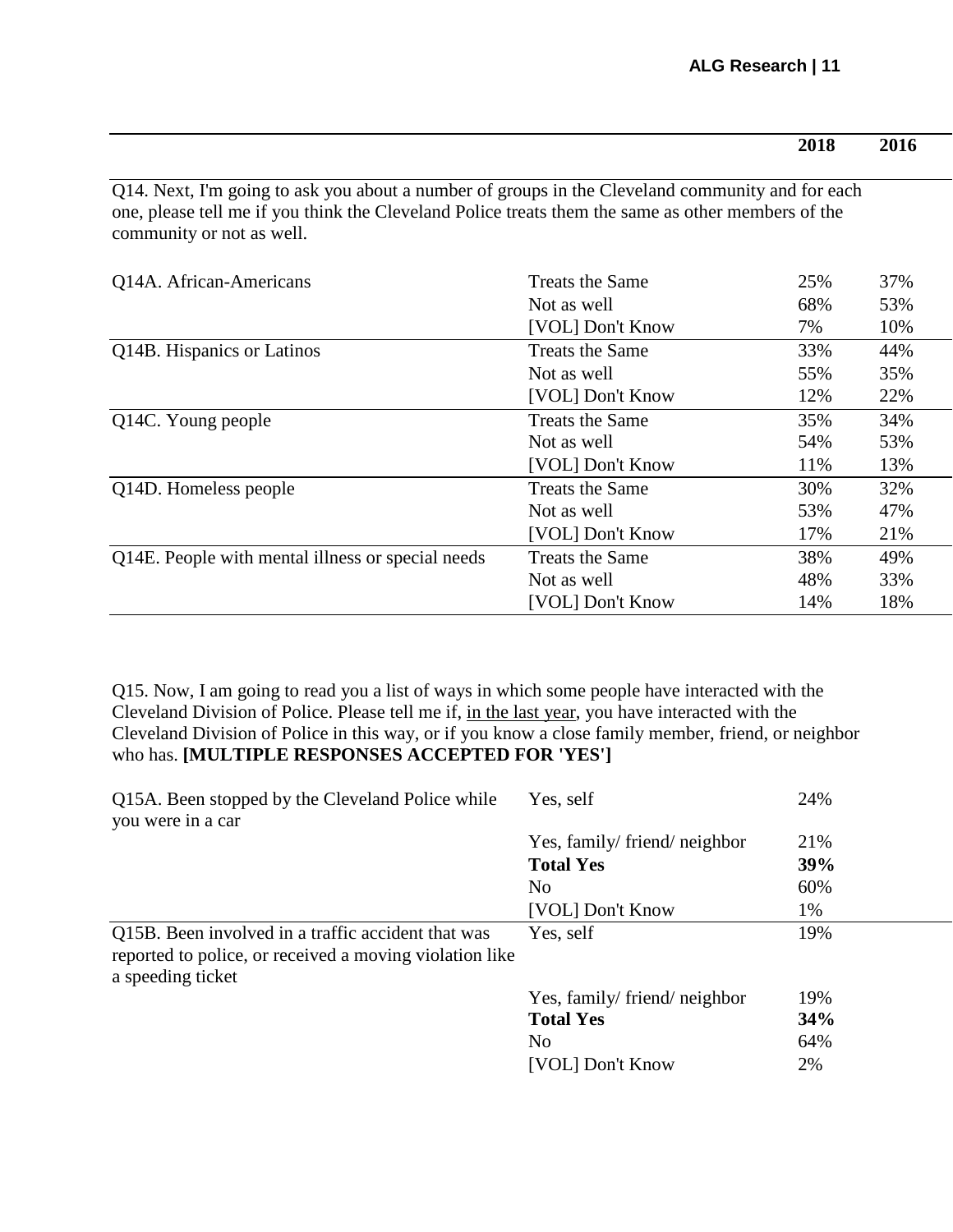|                                                                                                                 |                             | 2018 | 2016 |
|-----------------------------------------------------------------------------------------------------------------|-----------------------------|------|------|
| Q15C. Been questioned by the Cleveland Police at<br>home, when you did not request them to come to your<br>home | Yes, self                   | 11%  |      |
|                                                                                                                 | Yes, family/friend/neighbor | 14%  |      |
|                                                                                                                 | <b>Total Yes</b>            | 23%  |      |
|                                                                                                                 | N <sub>0</sub>              | 75%  |      |
|                                                                                                                 | [VOL] Don't Know            | 2%   |      |
| Q15D. Been arrested                                                                                             | Yes, self                   | 9%   |      |
|                                                                                                                 | Yes, family/friend/neighbor | 18%  |      |
|                                                                                                                 | <b>Total Yes</b>            | 25%  |      |
|                                                                                                                 | N <sub>o</sub>              | 74%  |      |
|                                                                                                                 | [VOL] Don't Know            | 1%   |      |
| Q15E. Called 911 or the Cleveland Police to report a<br>crime                                                   | Yes, self                   | 17%  |      |
|                                                                                                                 | Yes, family/friend/neighbor | 16%  |      |
|                                                                                                                 | <b>Total Yes</b>            | 30%  |      |
|                                                                                                                 | No                          | 69%  |      |
|                                                                                                                 | [VOL] Don't Know            | 1%   |      |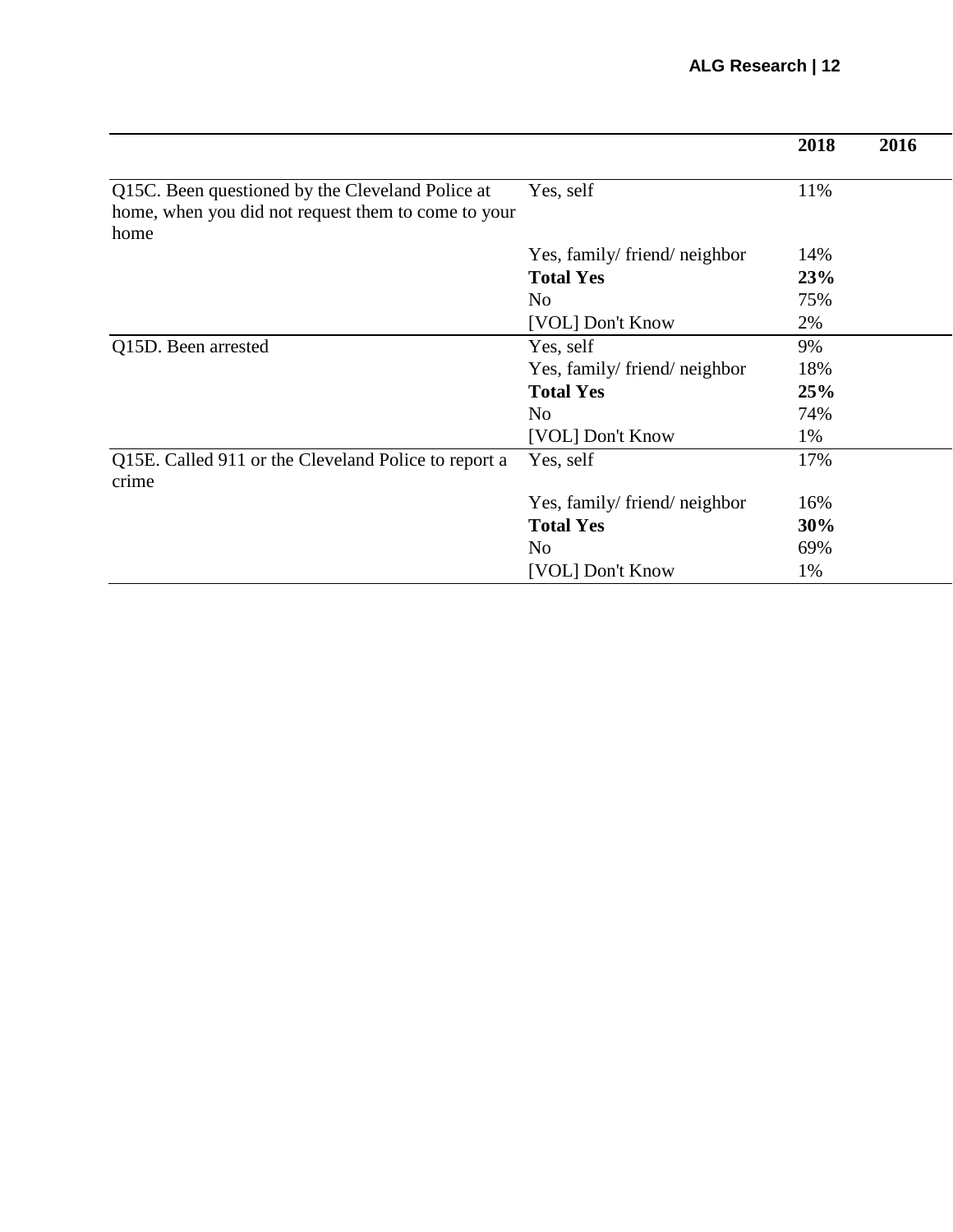| 2018 | 2016 |
|------|------|

Q16. Still thinking about your most significant interaction with the Cleveland Police in the last 12 months, please tell me whether you strongly agree, somewhat agree, somewhat disagree or strongly disagree with each of the following statements as it relates to that specific experience. Or you can tell me it doesn't apply. **[ASKED IF 'YES, SELF' IN ANY Q15A-Q15E; N=402]**

| Q16A. The officers answered all my questions                        | <b>Strongly Agree</b>    | 35% | 36% |
|---------------------------------------------------------------------|--------------------------|-----|-----|
|                                                                     | Somewhat Agree           | 23% | 30% |
|                                                                     | <b>Total Agree</b>       | 58% | 66% |
|                                                                     | <b>Somewhat Disagree</b> | 17% | 12% |
|                                                                     | <b>Strongly Disagree</b> | 14% | 10% |
|                                                                     | <b>Total Disagree</b>    | 31% | 22% |
|                                                                     | Don't Know/Doesn't Apply | 11% | 10% |
| Q16B. The officers listened to what I had to say                    | <b>Strongly Agree</b>    | 35% | 38% |
|                                                                     | Somewhat Agree           | 23% | 34% |
|                                                                     | <b>Total Agree</b>       | 59% | 72% |
|                                                                     | <b>Somewhat Disagree</b> | 15% | 13% |
|                                                                     | <b>Strongly Disagree</b> | 18% | 11% |
|                                                                     | <b>Total Disagree</b>    | 33% | 24% |
|                                                                     | Don't Know/Doesn't Apply | 9%  | 4%  |
| Q16C. The officers kept me informed about what<br>would happen next | <b>Strongly Agree</b>    | 33% | 32% |
|                                                                     | Somewhat Agree           | 25% | 30% |
|                                                                     | <b>Total Agree</b>       | 59% | 62% |
|                                                                     | <b>Somewhat Disagree</b> | 15% | 18% |
|                                                                     | <b>Strongly Disagree</b> | 15% | 10% |
|                                                                     | <b>Total Disagree</b>    | 31% | 28% |
|                                                                     | Don't Know/Doesn't Apply | 10% | 12% |
| Q16D. The officers were polite in how they spoke to<br>me           | <b>Strongly Agree</b>    | 36% | 40% |
|                                                                     | Somewhat Agree           | 28% | 35% |
|                                                                     | <b>Total Agree</b>       | 64% | 75% |
|                                                                     | <b>Somewhat Disagree</b> | 16% | 9%  |
|                                                                     | <b>Strongly Disagree</b> | 14% | 11% |
|                                                                     | <b>Total Disagree</b>    | 30% | 20% |
|                                                                     | Don't Know/Doesn't Apply | 6%  | 5%  |
| Q16E. The officers treated me with respect                          | <b>Strongly Agree</b>    | 40% | 42% |
|                                                                     | Somewhat Agree           | 31% | 32% |
|                                                                     | <b>Total Agree</b>       | 71% | 74% |
|                                                                     | <b>Somewhat Disagree</b> | 12% | 12% |
|                                                                     | <b>Strongly Disagree</b> | 12% | 10% |
|                                                                     | <b>Total Disagree</b>    | 24% | 22% |
|                                                                     | Don't Know/Doesn't Apply | 5%  | 5%  |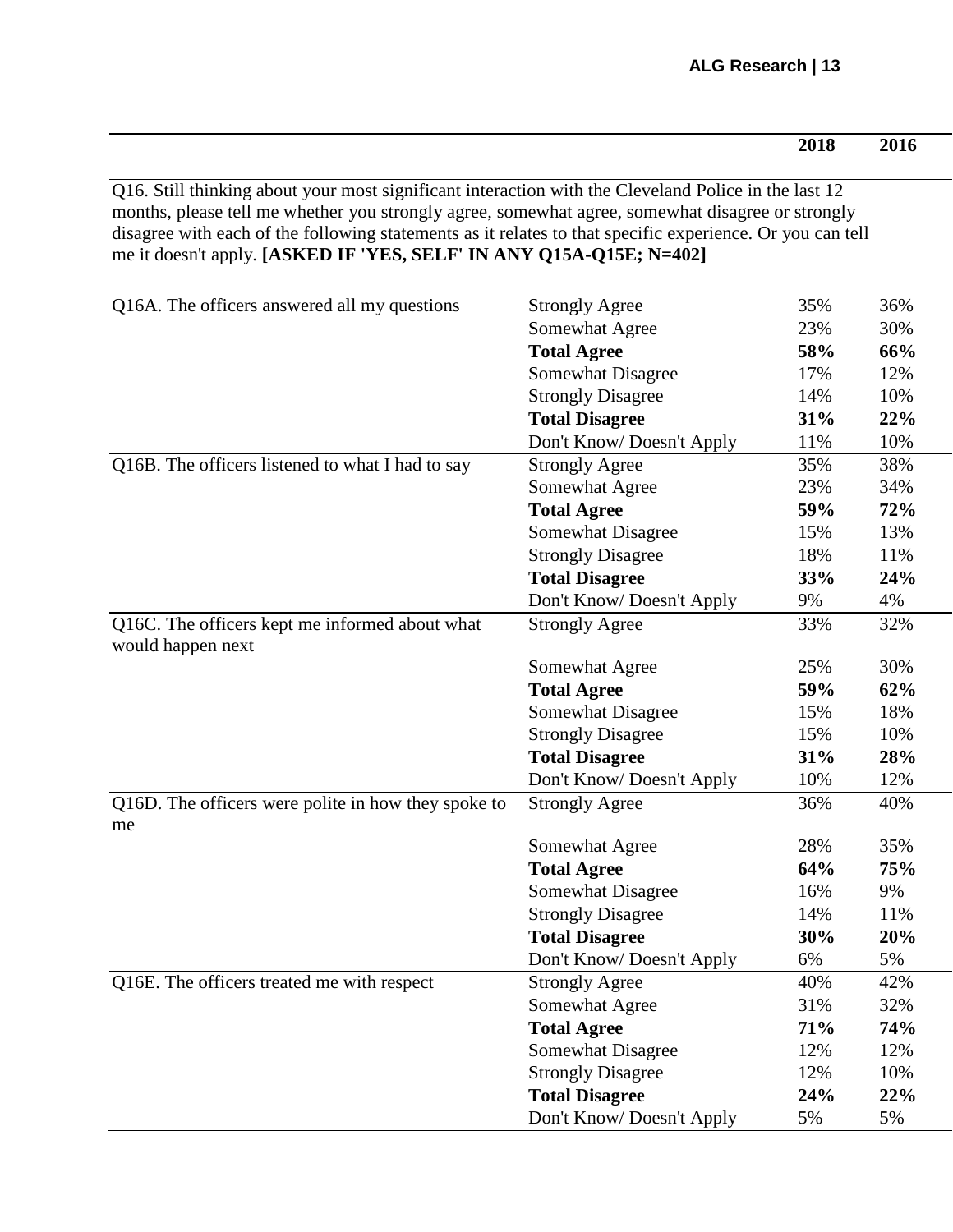|                                                                                                |                          | 2018 | 2016 |
|------------------------------------------------------------------------------------------------|--------------------------|------|------|
|                                                                                                |                          | 42%  | 28%  |
| Q16F. The officers explained their reason for                                                  | <b>Strongly Agree</b>    |      |      |
| stopping, questioning, or interacting with me                                                  |                          | 25%  | 33%  |
|                                                                                                | Somewhat Agree           |      |      |
|                                                                                                | <b>Total Agree</b>       | 68%  | 62%  |
|                                                                                                | <b>Somewhat Disagree</b> | 15%  | 8%   |
|                                                                                                | <b>Strongly Disagree</b> | 8%   | 6%   |
|                                                                                                | <b>Total Disagree</b>    | 23%  | 14%  |
|                                                                                                | Don't Know/Doesn't Apply | 9%   | 24%  |
| Q16G. The officers did not detain me for longer than<br>was necessary                          | <b>Strongly Agree</b>    | 40%  | 29%  |
|                                                                                                | Somewhat Agree           | 21%  | 27%  |
|                                                                                                | <b>Total Agree</b>       | 61%  | 57%  |
|                                                                                                | <b>Somewhat Disagree</b> | 15%  | 7%   |
|                                                                                                | <b>Strongly Disagree</b> | 9%   | 4%   |
|                                                                                                | <b>Total Disagree</b>    | 24%  | 11%  |
|                                                                                                | Don't Know/Doesn't Apply | 15%  | 31%  |
| Q16H. The officers did not use more force than was<br>necessary                                | <b>Strongly Agree</b>    | 39%  | 28%  |
|                                                                                                | Somewhat Agree           | 23%  | 30%  |
|                                                                                                | <b>Total Agree</b>       | 62%  | 58%  |
|                                                                                                | <b>Somewhat Disagree</b> | 11%  | 8%   |
|                                                                                                | <b>Strongly Disagree</b> | 7%   | 3%   |
|                                                                                                | <b>Total Disagree</b>    | 18%  | 11%  |
|                                                                                                | Don't Know/Doesn't Apply | 20%  | 31%  |
| Q17. Overall, do you approve or disapprove of how                                              | Strongly approve         | 30%  | 46%  |
| the Cleveland Police handled your situation? [ASKED<br>IF 'YES, SELF' IN ANY Q15A-Q15E; N=402] |                          |      |      |
|                                                                                                | Somewhat approve         | 34%  | 23%  |
|                                                                                                | <b>Total approve</b>     | 64%  | 69%  |
|                                                                                                | Somewhat disapprove      | 16%  | 14%  |
|                                                                                                | Strongly disapprove      | 16%  | 15%  |
|                                                                                                | <b>Total disapprove</b>  | 32%  | 29%  |
|                                                                                                | [VOL] Don't Know         | 4%   | 3%   |
|                                                                                                |                          |      |      |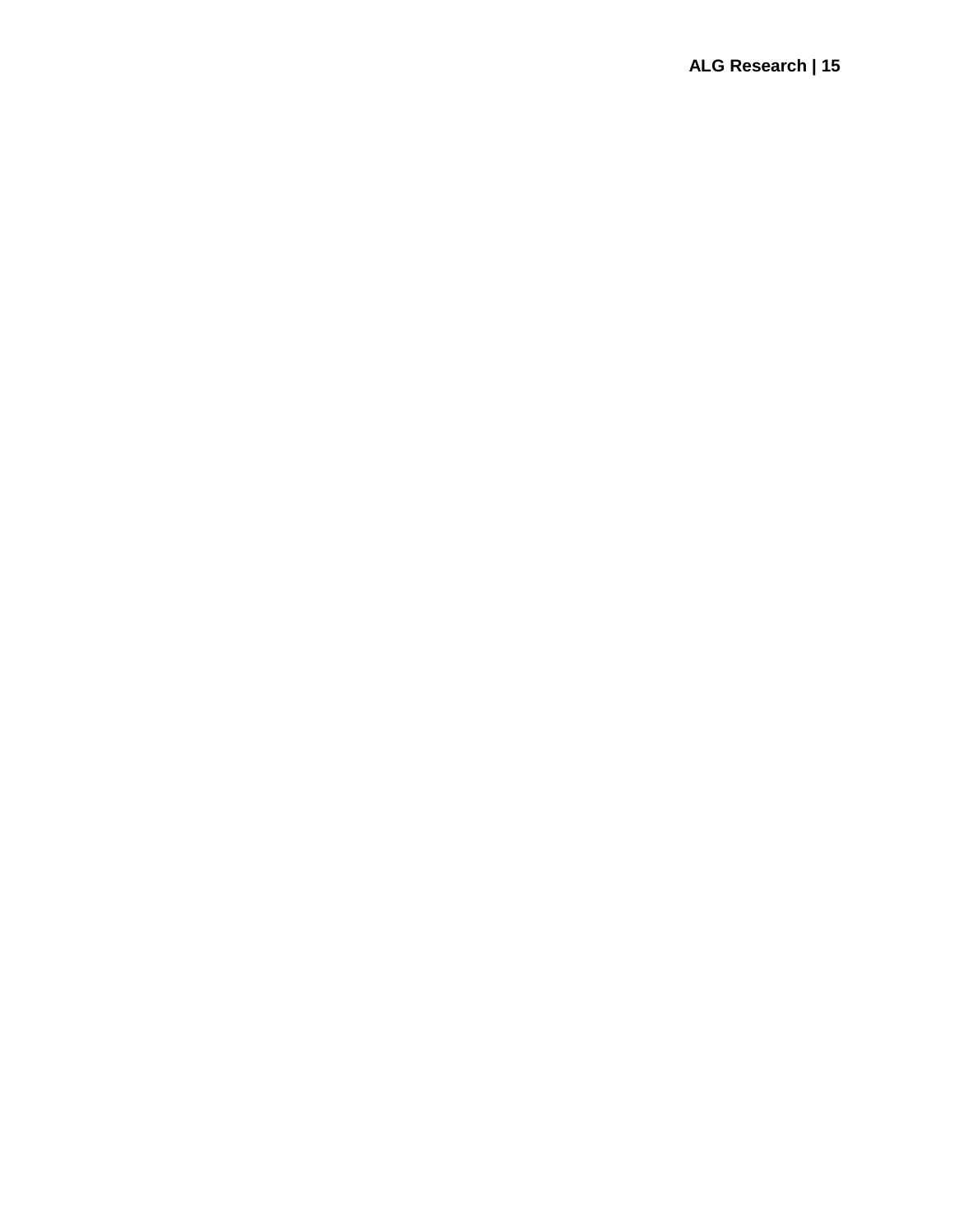|                                                                                                                                                                                                                           |                         | 2018 | 2016 |
|---------------------------------------------------------------------------------------------------------------------------------------------------------------------------------------------------------------------------|-------------------------|------|------|
| Q18. Overall, do you approve or disapprove of how<br>the Cleveland Police handled this situation with your<br>family, friend, or neighbor? [ASKED IF 'YES,<br><b>FAMILY/FRIEND/NEIGHBOR' IN ANY Q15A-</b><br>Q15E; N=409] | Strongly approve        | 19%  |      |
|                                                                                                                                                                                                                           | Somewhat approve        | 37%  |      |
|                                                                                                                                                                                                                           | <b>Total approve</b>    | 56%  |      |
|                                                                                                                                                                                                                           | Somewhat disapprove     | 18%  |      |
|                                                                                                                                                                                                                           | Strongly disapprove     | 19%  |      |
|                                                                                                                                                                                                                           | <b>Total disapprove</b> | 37%  |      |
|                                                                                                                                                                                                                           | [VOL] Don't Know        | 7%   |      |
| Q19. And to the best of your knowledge, have you or<br>anyone you personally know believe they have been<br>treated differently by the Cleveland Police because of<br>their race or ethnicity in the past year?           | Yes, self               | 7%   |      |
|                                                                                                                                                                                                                           | Yes, someone you know   | 22%  |      |
|                                                                                                                                                                                                                           | Yes, both               | 13%  |      |
|                                                                                                                                                                                                                           | <b>Total Yes</b>        | 42%  |      |
|                                                                                                                                                                                                                           | N <sub>0</sub>          | 56%  |      |
|                                                                                                                                                                                                                           | [VOL] Don't Know        | 3%   |      |
| Q20. And to the best of your knowledge, have you or<br>anyone you personally know been the victim of<br>excessive force from the Cleveland Police in the past<br>year?                                                    | Yes, self               | 4%   |      |
|                                                                                                                                                                                                                           | Yes, someone you know   | 16%  |      |
|                                                                                                                                                                                                                           | Yes, both               | 6%   |      |
|                                                                                                                                                                                                                           | <b>Total Yes</b>        | 26%  |      |
|                                                                                                                                                                                                                           | N <sub>0</sub>          | 71%  |      |
|                                                                                                                                                                                                                           | [VOL] Don't Know        | 2%   |      |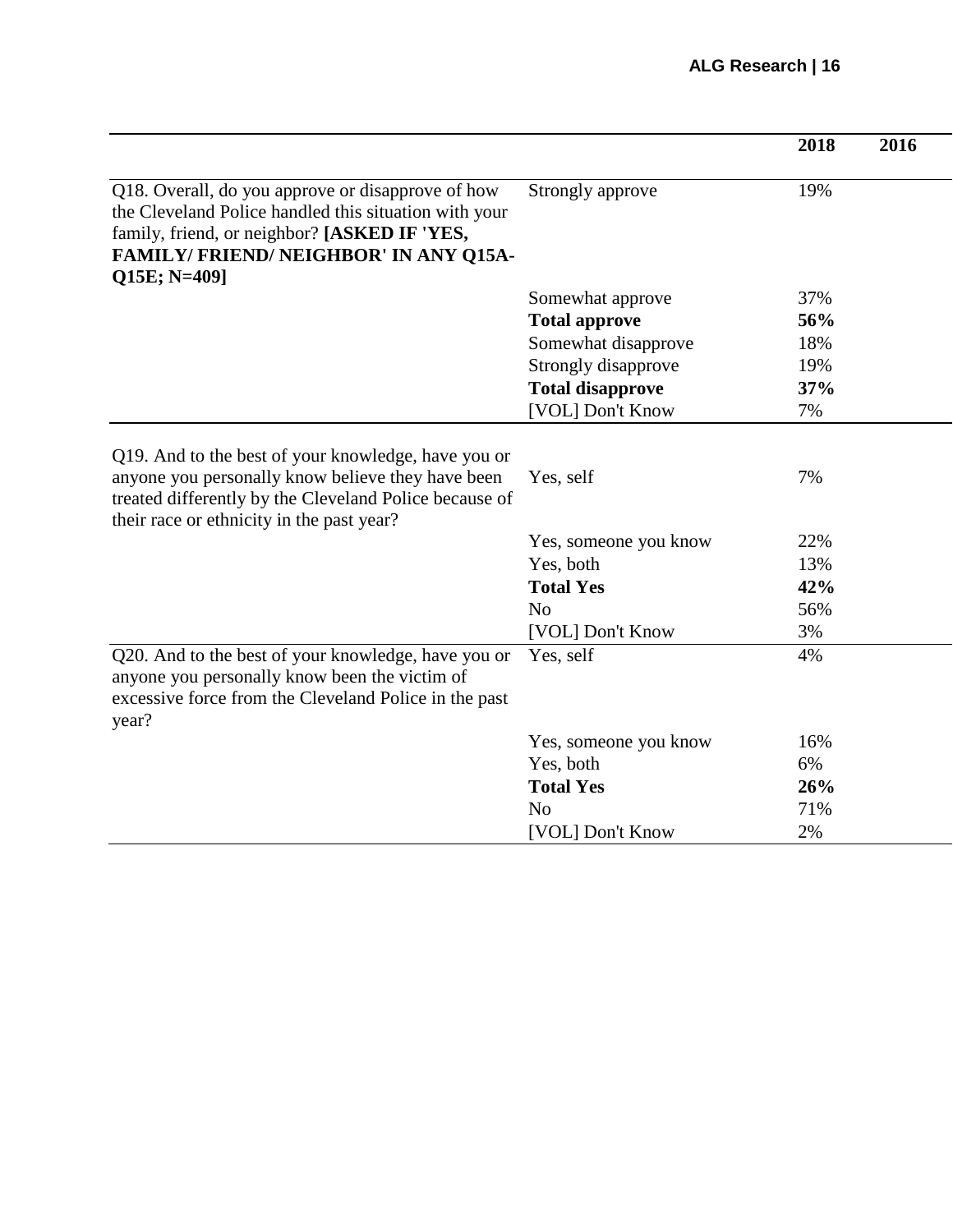|                                                                                                                                                    |                                                       | 2018 | 2016      |
|----------------------------------------------------------------------------------------------------------------------------------------------------|-------------------------------------------------------|------|-----------|
| <b>QUESTIONS FOR CLASSIFICATION</b><br><b>PURPOSES</b>                                                                                             |                                                       |      |           |
|                                                                                                                                                    |                                                       |      |           |
| Q21. Sex                                                                                                                                           | Male                                                  | 48%  | 47%       |
|                                                                                                                                                    | Female                                                | 52%  | 51%       |
| Q22. Age                                                                                                                                           | 18-34                                                 | 33%  |           |
|                                                                                                                                                    | 35-49                                                 | 33%  |           |
|                                                                                                                                                    | 50-64                                                 | 15%  |           |
|                                                                                                                                                    | $65+$                                                 | 15%  |           |
|                                                                                                                                                    | [VOL] Refused                                         | 4%   |           |
| Q6/7. Race Self-ID                                                                                                                                 | White                                                 | 32%  | 32%       |
|                                                                                                                                                    | <b>African American</b>                               | 52%  | 52%       |
|                                                                                                                                                    | Hispanic or Latino                                    | 10%  | 10%       |
|                                                                                                                                                    | Asian-American                                        | 1%   | 1%        |
|                                                                                                                                                    | Native American                                       | 1%   | <b>NA</b> |
|                                                                                                                                                    | Other                                                 | 2%   | 2%        |
|                                                                                                                                                    | [VOL] Don't Know Refused                              | 2%   | 3%        |
| Q23. From which of the following places do you hear Local TV news<br>the most information about Cleveland Police?<br>[MULTIPLE RESPONSES ACCEPTED] |                                                       | 75%  | 64%       |
|                                                                                                                                                    | Radio                                                 | 26%  | 19%       |
|                                                                                                                                                    | The Cleveland Plain Dealer, online 16%<br>or in print |      | 21%       |
|                                                                                                                                                    | Other newspapers, online or in<br>print               | 14%  | 18%       |
|                                                                                                                                                    | Other websites                                        | 10%  | 22%       |
|                                                                                                                                                    | Word of mouth                                         | 35%  | 38%       |
|                                                                                                                                                    | Social media                                          | 39%  | 32%       |
|                                                                                                                                                    | [VOL] Don't know/Refused                              | 1%   | 5%        |
| Q24. What is the highest level of schooling you've<br>completed?                                                                                   | Grades 1-8                                            | 0%   | 5%        |
|                                                                                                                                                    | Grades 9-11                                           | 5%   | 17%       |
|                                                                                                                                                    | High school graduate / GED                            | 46%  | 31%       |
|                                                                                                                                                    | Some college / Vocational                             | 27%  | 28%       |
|                                                                                                                                                    | Training<br>College graduate                          | 16%  | 10%       |
|                                                                                                                                                    | Post graduate / Professional School 5%                |      | 5%        |
|                                                                                                                                                    | [VOL] Refused                                         | 1%   | 3%        |
|                                                                                                                                                    |                                                       |      |           |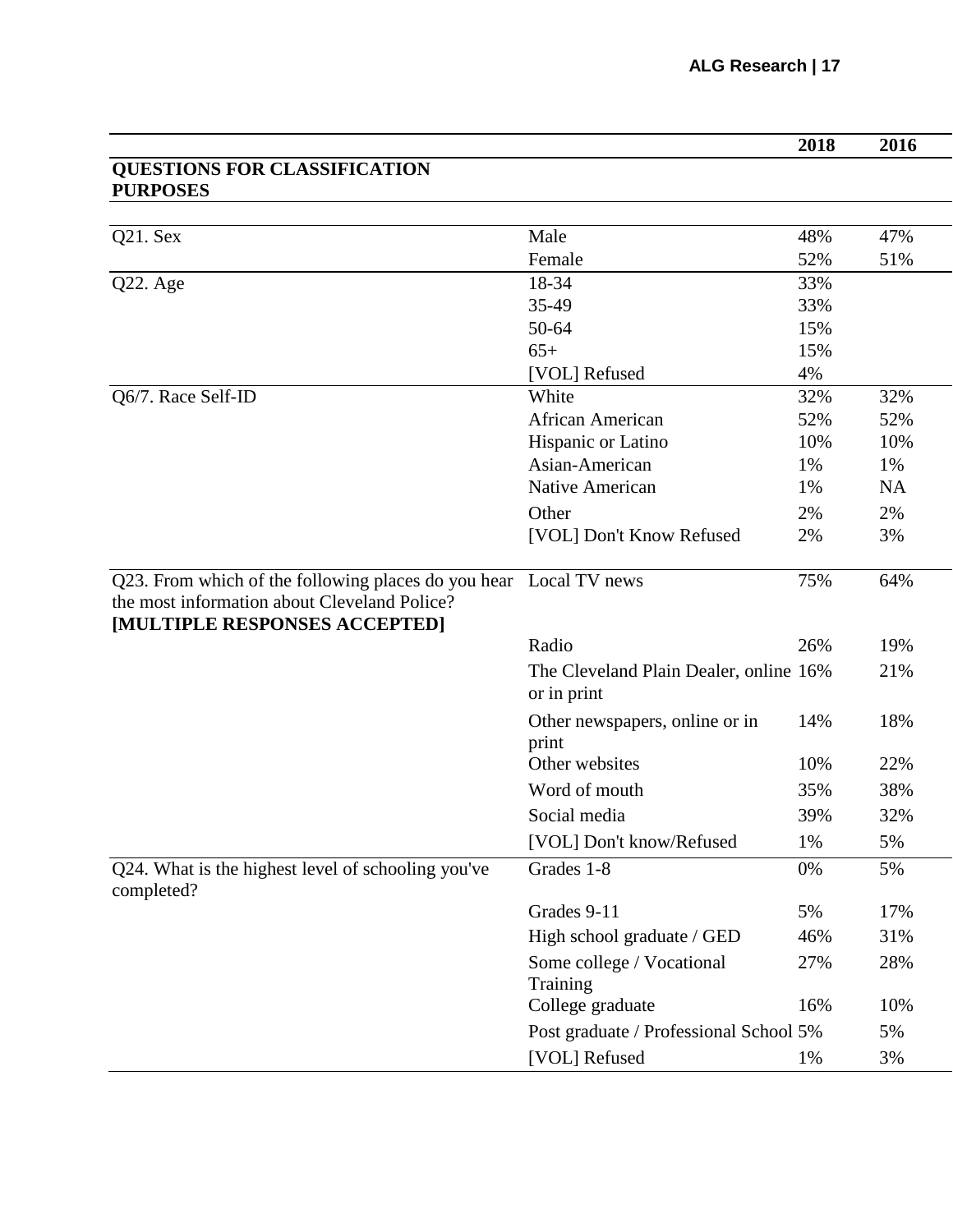|                                                                                                                                                            |                                                 | 2018 | 2016 |
|------------------------------------------------------------------------------------------------------------------------------------------------------------|-------------------------------------------------|------|------|
| Q25. Which of the following categories best describes Under \$10,000<br>your total household income in 2017 - just stop me<br>when I get to the right one? |                                                 | 7%   | 18%  |
|                                                                                                                                                            | \$10,001-\$20,000                               | 11%  | 13%  |
|                                                                                                                                                            | \$20,001-\$30,000                               | 12%  | 16%  |
|                                                                                                                                                            | \$30,001-\$40,000                               | 14%  | 9%   |
|                                                                                                                                                            | \$40,001-\$50,000                               | 14%  | 5%   |
|                                                                                                                                                            | \$50,001-\$75,000                               | 11%  | 6%   |
|                                                                                                                                                            | \$75,001-\$100,000                              | 6%   | 4%   |
|                                                                                                                                                            | Over \$100,000                                  | 3%   | 5%   |
|                                                                                                                                                            | [VOL] Don't Know/Refused                        | 22%  | 24%  |
| Q26. Where would you say most of your ancestors<br>lived? [ASKED IF 'HISPANIC OR LATINO' IN<br>$Q6/7; N=100$ ]                                             | <b>Puerto Rico</b>                              | 45%  |      |
|                                                                                                                                                            | Ecuador                                         | 1%   |      |
|                                                                                                                                                            | Mexico                                          | 26%  |      |
|                                                                                                                                                            | Dominican Republic                              | 8%   |      |
|                                                                                                                                                            | Guatemala                                       | 2%   |      |
|                                                                                                                                                            | El Salvador                                     | 2%   |      |
|                                                                                                                                                            | Other                                           | 3%   |      |
|                                                                                                                                                            | [VOL] Don't Know / Refused                      | 13%  |      |
| Q29. Regions                                                                                                                                               | 1 - 44102, 44107, 44111, 44130,<br>44135        | 25%  |      |
|                                                                                                                                                            | 2 - 44109, 44113, 44134, 44144                  | 16%  |      |
|                                                                                                                                                            | 3 - 44101, 44103, 44106, 44114,<br>44115, 44127 | 17%  |      |
|                                                                                                                                                            | 4 - 44104, 44105, 44120, 44122,<br>44125, 44128 | 25%  |      |
|                                                                                                                                                            | 5 - 44108, 44110, 44112, 44117,<br>44119, 44121 | 15%  |      |
|                                                                                                                                                            | Other                                           | 2%   |      |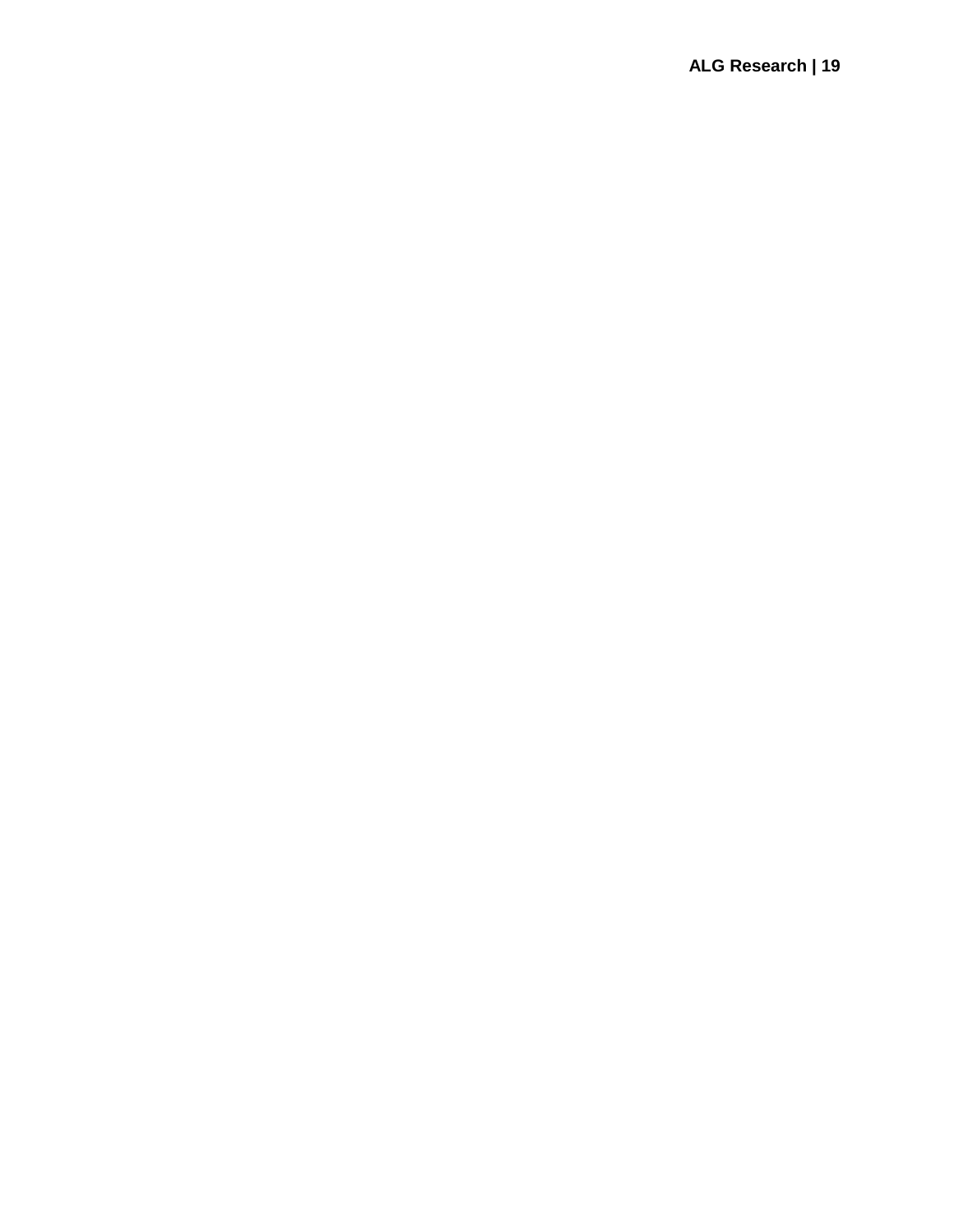## **OTHER 2016 QUESTIONS (with no trendline)**

2. First, when it comes to [**INSERT ITEM**] do you think they are doing an excellent, good, only fair, or poor job overall? How about [**INSERT ITEM**], do you think they are doing an excellent, good, only fair, or poor job overall? What about [**INSERT ITEM**]?

## **SCALE:**

- 1 Excellent
- 2 Good
- 3 Only Fair
- 4 Poor
- 9 Don't know/Refused (Don't read)

The City of Cleveland's Department of Public Works (Top 2=69%) 22% Excellent; 47% Good; 20% Fair; 7% Poor; 3% Don't Know

**I'm going to read some statements about the Cleveland Police. For each one, please tell me whether** you think the statement is true almost all the time, most of the time, some of the time, or almost **never. [ROTATE Q4 –Q7]**

- 3. Cleveland Police officers follow the law.
	- 1 Almost all the time 22%
	- 2 Most of the time 28%
	- 3 Some of the time 33%
	- 45% 4 Almost never 12%
	- 9 Don't know/Refused (Don't read) 5%
- 4. Cleveland Police officers treat people with dignity and respect.  $(n=1400)$

50%

- 1 Almost all the time 22%
- 48% 2 Most of the time 26%
- 3 Some of the time 36%
- 49% 4 Almost never 13%
- 9 Don't know/Refused (Don't read) 3%
- 7. Cleveland Police hold officers accountable when misconduct occurs.  $(n=1400)$ 
	- 1 Almost all of the time 19%
	- 2 Most of the time 19%
	- 3 Some of the time 29%
	- 55% 4 Almost never 26%
	- 9 Don't know/Refused (Don't read) 7%
- 8. How safe do you feel walking the streets of your neighborhood during the daytime?  $(n=1400)$

38%

- 1 Very Safe 47%
	- 83%
- 2 Somewhat Safe 36% 3 Not too Safe 8%
- 4 Not at all Safe 4%
- 12% 5 I don't walk in my neighborhood (Don't read) **[SKIP to Q11]** 5%
- 9 Don't know/refused (Don't Read) <1%
- 9. How safe do you feel walking the streets of your neighborhood at night?  $(n=1400)$ 
	- 1 Very Safe 18%
- 44%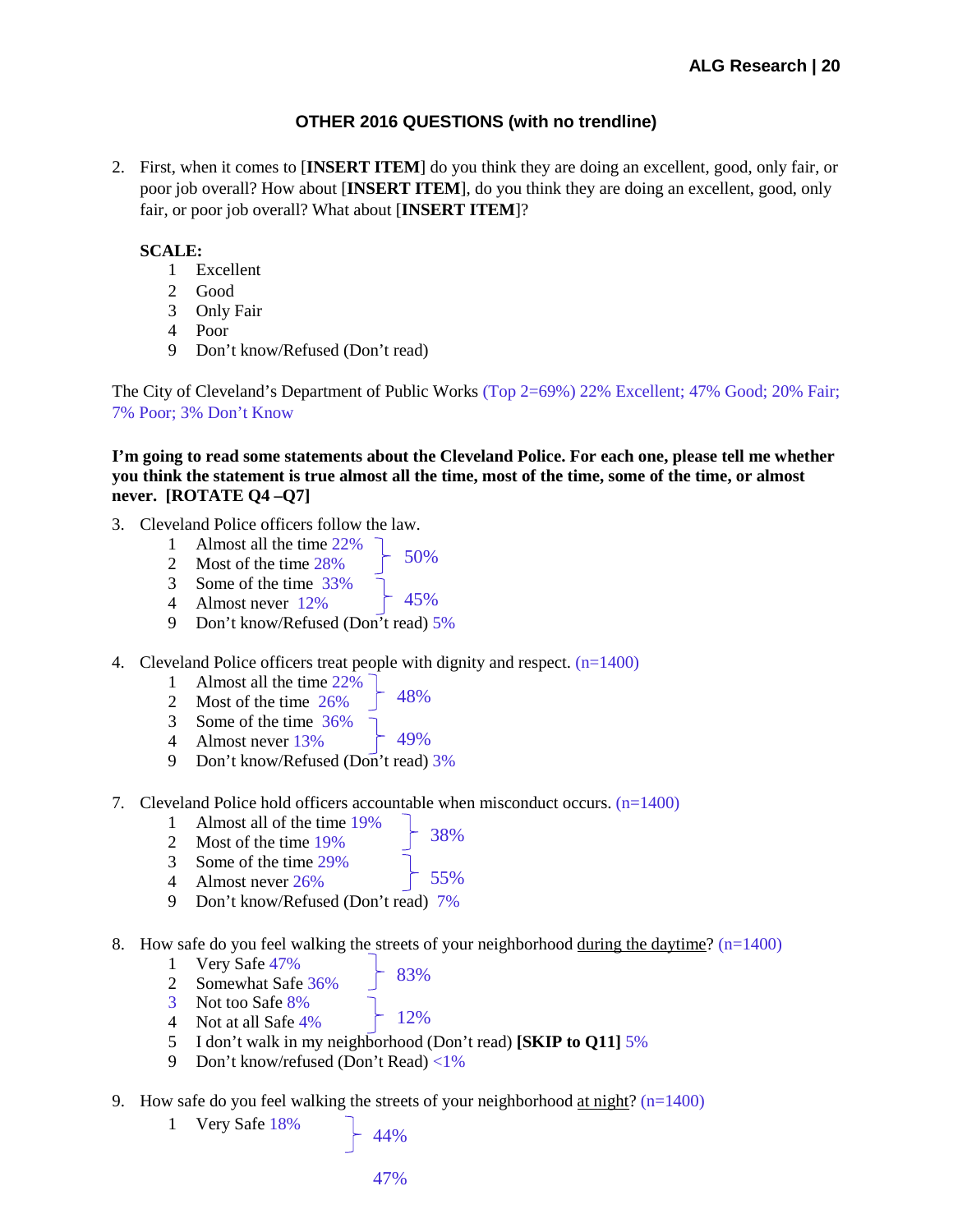- Somewhat safe 26%
- Not too Safe 20%
- Not at All Safe 27%
- I don't walk in my neighborhood at night (Don't read) 9%
- Don't know/refused (Don't Read) <1%

10. How worried are you that you or someone else in your household will be a victim of crime?  $(n=1400)$ 

- Very Worried 22%
- 57%
- Somewhat Worried 35% A Little Worried 23%
- 42% Not at All Worried 19%
- Don't know/refused (Don't Read) 1%

### **The following questions are about the relationship between the Cleveland Police and your community.**

- 13. Overall, how would you describe the relationship between the Cleveland Division of Police and the neighborhood where you live? (n=1400)
	- Very Positive 19%
	- 67% Somewhat Positive 48%
	- 27% Somewhat Negative19%
	- Very Negative 8%
	- Don't Know/Refused (Don't read) 6%
- 14. In the last 12 months, how frequently did you see Cleveland Police officers on foot or in a car patrolling in your neighborhood? (READ) (n=1400)
	- At least once a day 35%
	- Several times a week 19%
	- Once or twice a week 21%
	- Less than once a week 13%
	- Never 11%
	- Don't Know/Refused (Don't read) 2%
- 16. Can you count on seeing the same police officers in your neighborhood once or twice a week?  $(n=1400)$ 
	- Yes 40%
	- No 44%
	- Don't Know/Refused (Don't Read) 16%
- 17. Do you know the names of any of the police officers who work in your neighborhood?  $(n=1400)$ 
	- Yes 13%
	- No 86%
	- Don't Know/Refused 1%

15a. In the last 12 months, have there been any community stakeholder meetings in your neighborhood?  $(n=1400)$ 

- Yes 23%
- No **[SKIP to Q18]** 48%
- Don't know **[SKIP to Q18]** 29%
- 15b. How many of those meetings have you personally attended? \_\_\_\_\_\_\_\_ [99 =Don't know] **[DK and 0 times SKIP to Q18]** (n=358) One or more 42%; Mean=1.2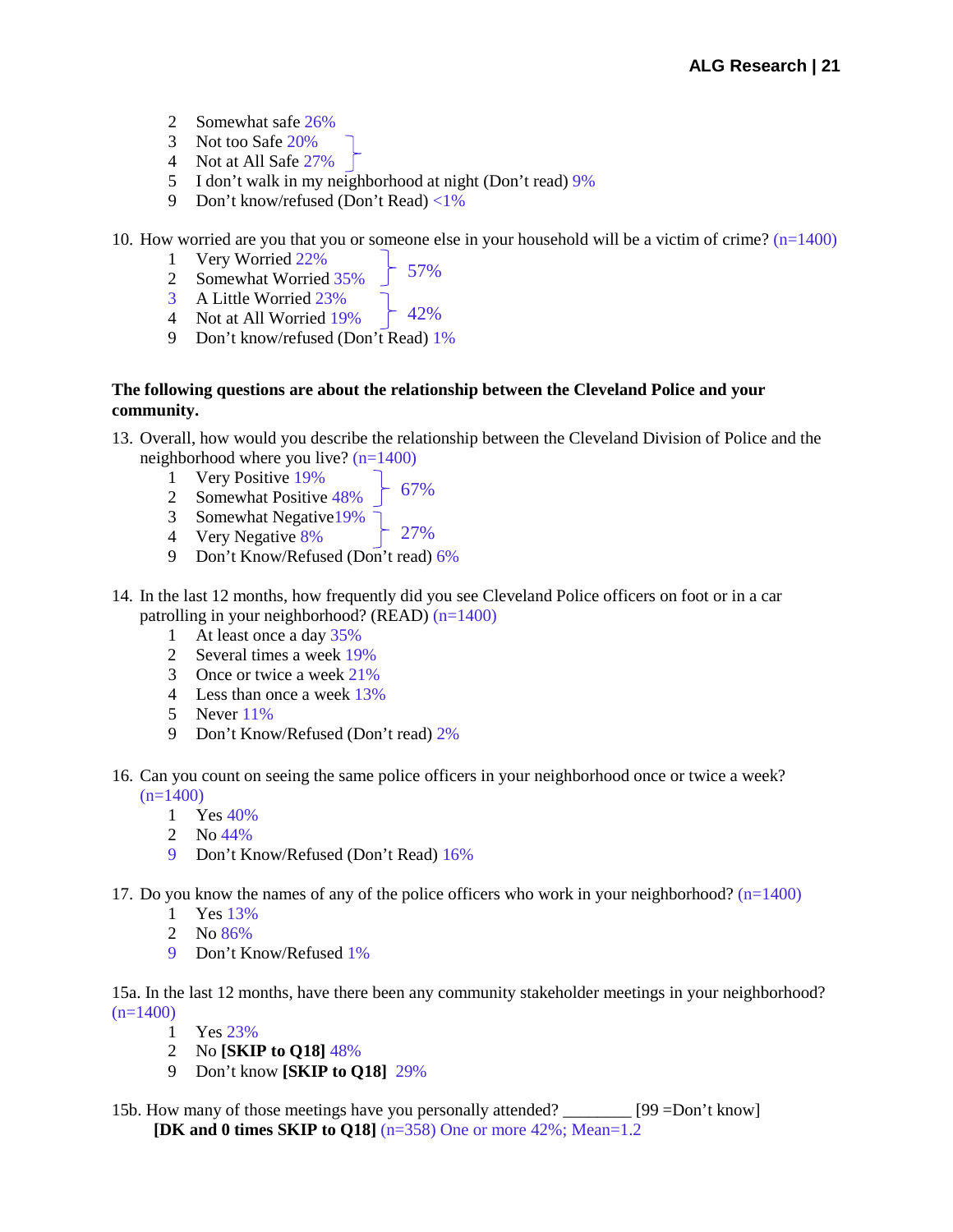15c. In the last 12 months, how frequently did you see Cleveland Police officers attend community stakeholder meetings in your neighborhood? (READ) Did they attend… (n=152)

- Most meetings 31%
- Some meetings 34%
- Rarely 12%
- Never 15%
- Don't Know/Refused (Don't Read) 7%
- 18. Do you think the Cleveland Police take the time to meet members of your community? (n=1400)
	- Yes 33%
	- No 53%
	- Don't Know/Refused (Don't Read)14%
- 19. Do you think the Cleveland Police have developed relationships with people like you?  $(n=1400)$ 
	- Yes 37%
	- No 54%
	- Don't Know/Refused (Don't Read) 8%
- 20. How knowledgeable are the Cleveland Police about the background and experiences of people like you? (n=1400)
	- Very Knowledgeable 14%
	- 51% Somewhat Knowledgeable 37%
	- Not too Knowledgeable 21%
	- 40% Not at All Knowledgeable 19%
	- Don't Know/Refused (Don't Read) 9%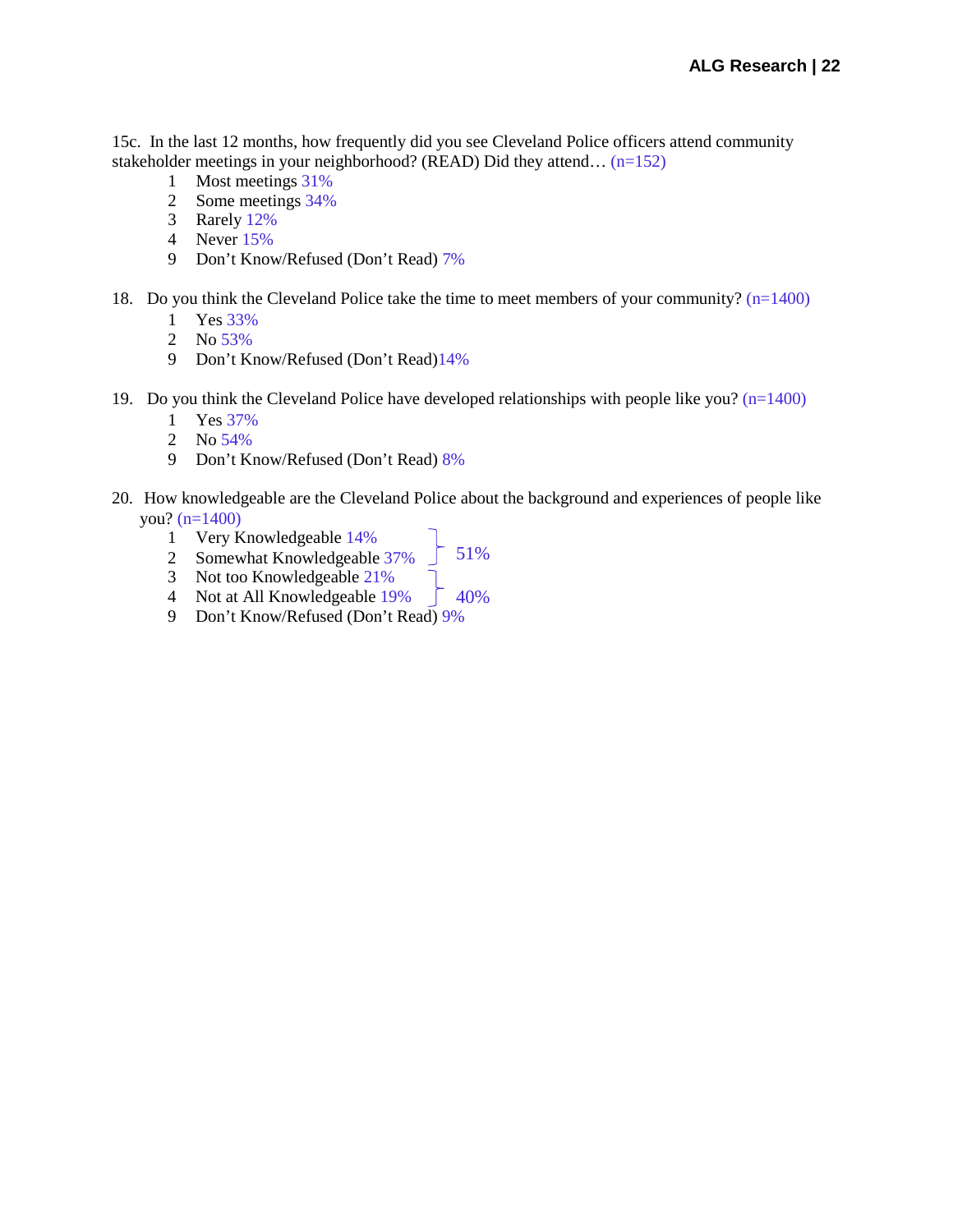- 21. How easy is it for people from your community to give input and make suggestions to the Division of Police?  $(n=1400)$ 
	- 49% 1 Very Easy 18%
	- 2 Somewhat Easy 319
	- 3 Not too Easy 21%
	- 38% 4 Not At All Easy 17%
	- 9 Don't Know/Refused (Don't Read) 13%
- 22. If you were in trouble, how likely would you be to ask a Cleveland Police officer for help? (n=1400)
	- 1 Very Likely 58%
	- 80% 2 Somewhat Likely 22%
	- 3 Not too Likely 11%
	- 4 Not at All Likely 8%
	- 9 Don't Know/Refused (Don't read) 2%
- 23. If you witnessed a crime or knew about a crime that took place, how likely would you be to report it or to provide information to the Cleveland Police?  $(n=1400)$

18%

- 1 Very Likely 70%
- 88% 2 Somewhat Likely 18%
- 3 Not too Likely 4%
- $10%$ 4 Not at All Likely 6%
- 9 Don't Know/Refused (Don't read) 3%
- 24. I'm going to ask you about a number of groups in the Cleveland community and for each one, please tell me if you think the Cleveland Police treats them the same as other members of the community or not as well. First, when it comes to [**INSERT ITEM; RANDOMIZE]** do you think the Cleveland Police treat them the same as other members of the community or not as well? How about **[NEXT ITEM]**?

[**IF NECESSARY:** When it comes to [ITEM] do you think the Cleveland Police treat them the same as other members of the community or not as well?]

- a) Muslims 39% Treats the same; 28% Not as well; 32% Don't know
- b) Asian-Americans 54% Treats the same;14% Not as well; 32% Don't know
- 25. How concerned are you that a family member, a friend, or you will be a victim of excessive force by the Cleveland Police? (n=1400)
	- 1 Very Concerned 27%
	- 51% 2 Somewhat Concerned 24%
	- 3 Not Too Concerned 23%
	- $-48%$ 4 Not At All Concerned 25%
	- 9 Don't Know/Refused (Don't read) 2%
- 26. How concerned are you that a family member, a friend, or you will be a victim of an officer-involved shooting?  $(n=1400)$ 
	- 42% 1 Very Concerned 23%
	- 2 Somewhat Concerned 19%
	- 3 Not Too Concerned 22%
	- 56% 4 Not At All Concerned 34%
	- 9 Don't Know/Refused (Don't read) 2%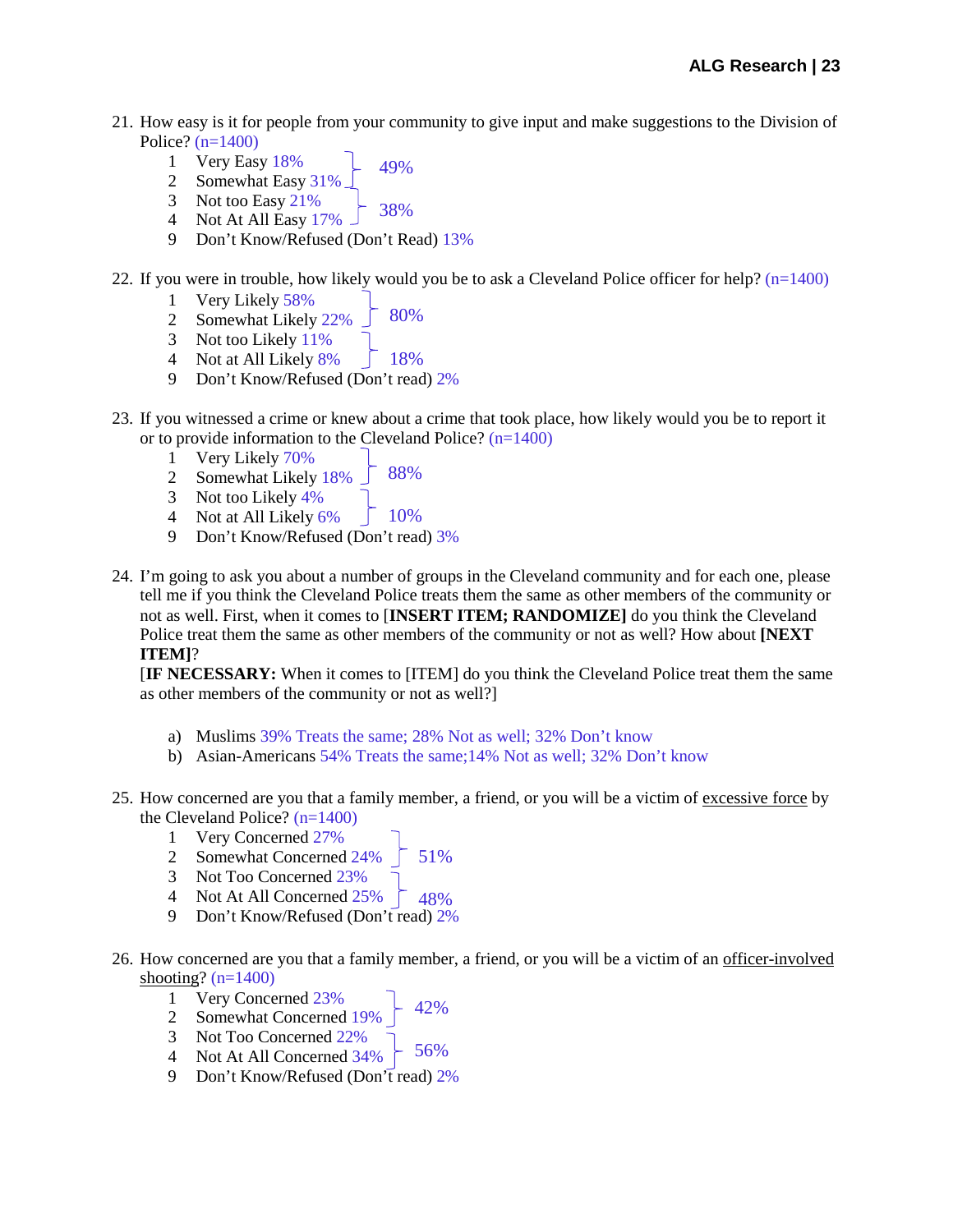#### **I'd like to hear about your experiences with the Cleveland Police and those of your family, friends, and neighbors.**

- 27. In the last 12 months, have you personally had any contact with the Cleveland Police, in-person, over the phone, or in some other way?  $(n=1400)$ 
	- 1 Yes 39%
	- 2 No **[SKIP TO Q36]** 60%
	- 9 Don't know/Refused **[SKIP TO Q36]** 1%
- 28. How would you describe the frequency of your contact with the Cleveland Police in the last 12 months? Would you say you have had  $\ldots$  [READ LIST] (n=502)
	- 1 Frequent contact 16%
	- 2 Occasional contact 82%
	- 9 Don't know/Refused (Don't read) 2%
- 29. Would you describe these contacts as mostly initiated by you, mostly initiated by the Cleveland Police, or about equal?  $(n=502)$ 
	- 1 Mostly initiated by me 41%
	- 2 Mostly initiated by the police 20%
	- 3 Equally initiated by me and the police 37%
	- 9 Don't know/Refused 2%
- 30. Based on your personal experience, how many of the Cleveland Police officers you encounter treat you, your friends, and your family members with respect? Would you say…[READ LIST. RECORD ONE RESPONSE.] (n=502)

66%

- 1 Almost all officers show respect 38%
- 2 Most officers show respect 28%
- 3 About the same show respect as do not show respect 19%
- 4 Most officers do not show respect 7%
- 5 Almost none of the officers show respect  $6\%$   $\int$  13%
- 9 Don't know/Refused [DO NOT READ] 1%
- 31. I'm going to ask you to recall your most significant interaction with the Cleveland Police in the last 12 months. First, was that encounter initiated by you or by the police?  $(n=502)$ 
	- 1 Initiated by me 57%
	- 2 Initiated by the police 31%
	- 3 Equally initiated 8%
	- 9 Don't know/Refused 4%
- 32. Do you know of family, friends, or neighbors who had contact with the Cleveland Police in the last 12 months? (n=1400)
	- 1 Yes 30%
	- 2 No **[SKIP to Q38]** 67%
	- 9 Don't know/Refused **[SKIP TO Q38]** 3%
- 33. I'm going to ask you to recall what you have heard from family, friends, and neighbors regarding their interaction with the Cleveland Police in the last 12 months. Please tell me whether you strongly agree, agree, disagree or strongly disagree with each statement about the Cleveland Police in general based on what you have heard from others.

[**ROTATE ITEMS a-e**]

**SCALE**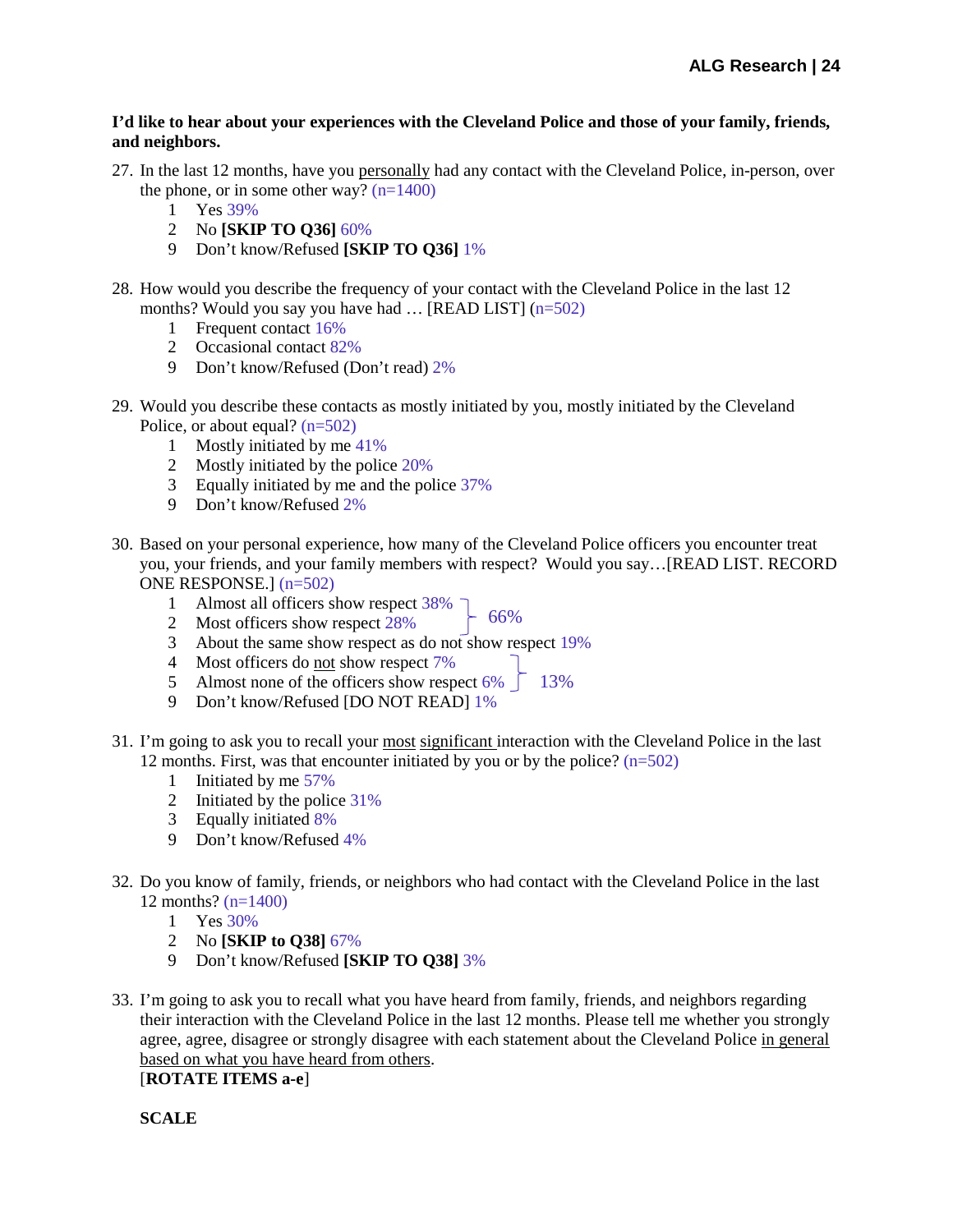- 1 Strongly Agree
- 2 Agree
- 3 Disagree
- 4 Strongly Disagree
- 5 Doesn't apply
- 9 Don't know/Refused

## **ITEMS** (n=384)

- a) Officers listen to what people have to say (Top  $2=53\%$ ) 19% Strongly Agree; 35% Agree; 27% Disagree; 15% Strongly Disagree; 2% Doesn't Apply; 2% Don't know
- b) Officers answer people's questions (Top 2= 59%) 21% Strongly Agree; 38% Agree; 22% Disagree; 12% Strongly Disagree; 4% Doesn't Apply; 3% Don't know
- c) Officers keep people informed about what will happen next (Top  $2 = 54\%$ ) 17% Strongly Agree; 37% Agree; 24% Disagree; 12%Strongly Disagree; 4% Doesn't Apply; 5% Don't know
- d) Officers are polite in how they speak to people (Top  $2 = 52\%$ ) 17% Strongly Agree; 35% Agree; 28% Disagree; 17% Strongly Disagree; 1% Doesn't Apply; 2% Don't know
- e) Officers treat people with respect(Top  $2 = 52\%$ ) 19% Strongly Agree; 34% Agree; 28% Disagree; 15% Strongly Disagree; 2% Doesn't Apply; 2% Don't know
- f) Officers explain their reasons for stopping or questioning someone (Top  $2 = 58\%$ ) 18% Strongly Agree; 39% Agree; 21% Disagree; 13% Strongly Disagree; 5% Doesn't Apply; 4% Don't know
- g) Officers do not detain people for longer than necessary (Top 2=42%) 15% Strongly Agree; 27% Agree; 29% Disagree; 16% Strongly Disagree; 7% Doesn't Apply; 6% Don't know
- h) Officers do not use more force than is necessary(Top  $2=42\%$ )16% Strongly Agree; 26% Agree; 31% Disagree; 16% Strongly Disagree; 5% Doesn't Apply; 5% Don't know
- 34. In the last 12 months, have you considered filing a complaint with the Cleveland Division of Police for <u>any reason</u>?  $(n=1400)$ 
	- 1 Yes 8%
	- 2 No **[SKIP TO Q43]** 90%
	- 9 Don't know/Refused **[SKIP TO Q43]** 1%
- 39. Did you end up filing a formal complaint with the Cleveland Police?  $(n=103)$ 
	- 1 Yes 24%
	- 2 No **[SKIP TO Q42]** 76%
	- 9 Don't Know/Refused (Don't Read) **[SKIP TO Q43]** N/A
- 40. We're interested in what you think of the process for making complaints about the police or the way that certain police officers have performed. Please tell me whether you strongly agree, agree, disagree or strongly disagree with the following statements about your experience. [**ROTATE ITEMS**]

## **SCALE**

- 1 Strongly Agree
- 2 Agree
- 3 Disagree
- 4 Strongly Disagree
- 5 Doesn't Apply
- 9 Don't know/Refused

**ITEMS** (n=24) Unweighted number of cases only.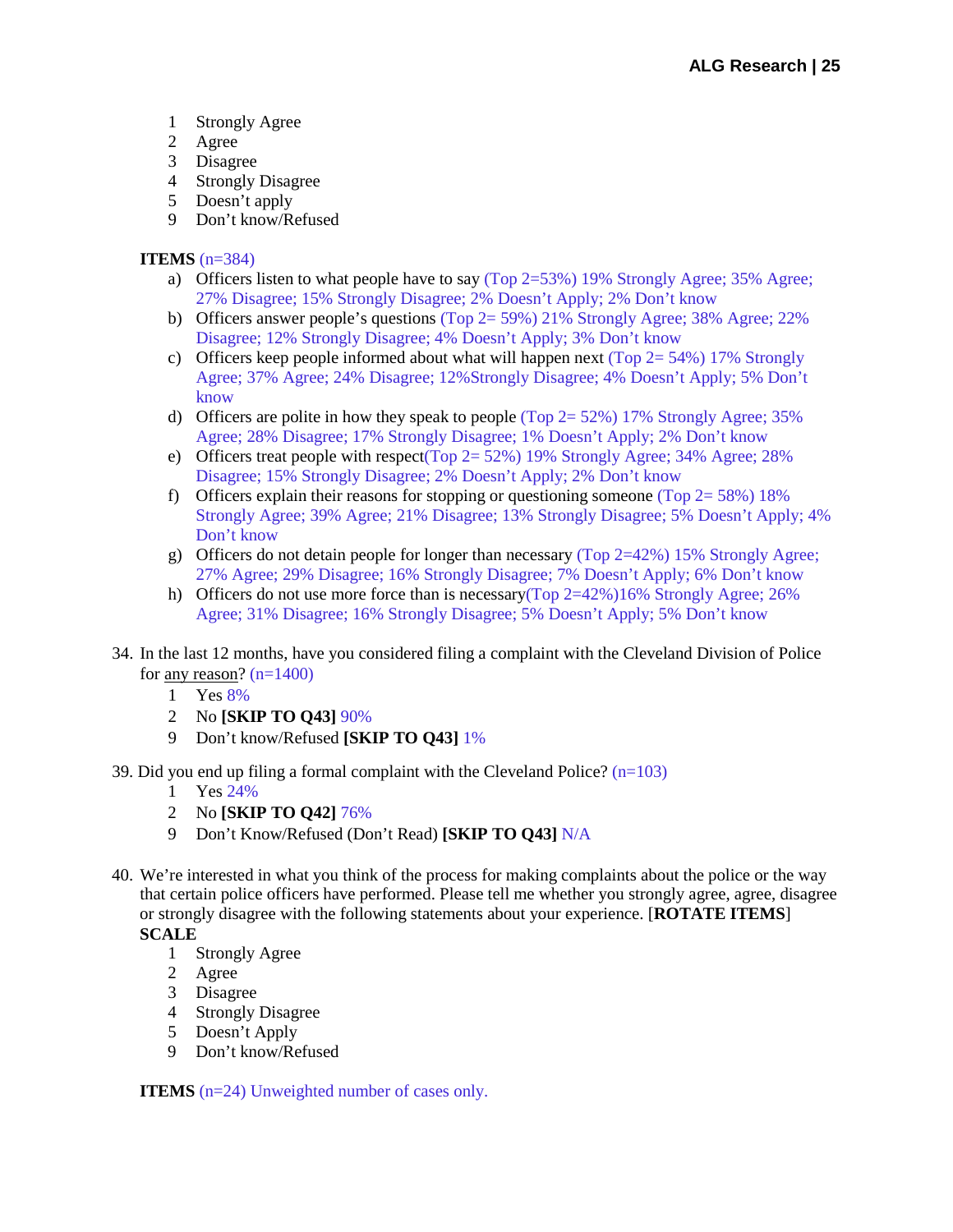- a. When I filed the complaint, I was treated with respect by the officer or staff taking my complaint. (Top 2=11) 1 Strongly Agree; 10 Agree; 7 Disagree; 3 Strongly Disagree; 2 Doesn't Apply; 1 Don't Know
- b. When I filed the complaint, the officer or staff listened to what I had to say (Top  $2=12$ ) 1 Strongly Agree; 11 Agree; 6 Disagree; 3 Strongly Disagree; 2 Doesn't Apply; 1 Don't Know
- c. The steps to filing a complaint were easy to understand (Top  $2=11$ ) 3 Strongly Agree; 8 Agree; 9 Disagree; 2 Strongly Disagree; 1 Doesn't Apply; 1 Don't Know
- d. The officer/staff kept me informed (Top 2=7) 1 Strongly Agree; 6 Agree; 8 Disagree; 5 Strongly Disagree; 2 Doesn't Apply; 2 Don't Know
- e. The officer/staff followed-up to tell me the outcome of their investigation (Top 2= 6) 3 Strongly Agree; 3 Agree; 9 Disagree; 9 Strongly Disagree; N/A Doesn't Apply; N/A Don't know
- 41. Overall, how satisfied were you with how the Cleveland Police handled your complaint? Were you …
	- 1 Very Satisfied 5 cases
- 8 cases
- 2 Somewhat Satisfied 3 cases
- 15 cases 3 Somewhat Dissatisfied 5 cases
- 4 Very Dissatisfied 10 cases
- 9 Don't Know/Refused
- 42. [**DO NOT ASK IF Q39=YES**] Can you briefly tell me why you decided not to file a formal complaint? (DO NOT READ. Check all that apply. Probe: "Any other reason?"] (n=79)
	- 1 Didn't know how 2 cases
	- 2 It would have taken too much time 7 cases
	- 3 Concerned that there would be a backlash/revenge by the police 13 cases
	- 4 Didn't think it would make a difference 30 cases
	- 5 Some other reason (specify) 12 cases
	- 9 Don't know/refused (Don't Read) 2 cases